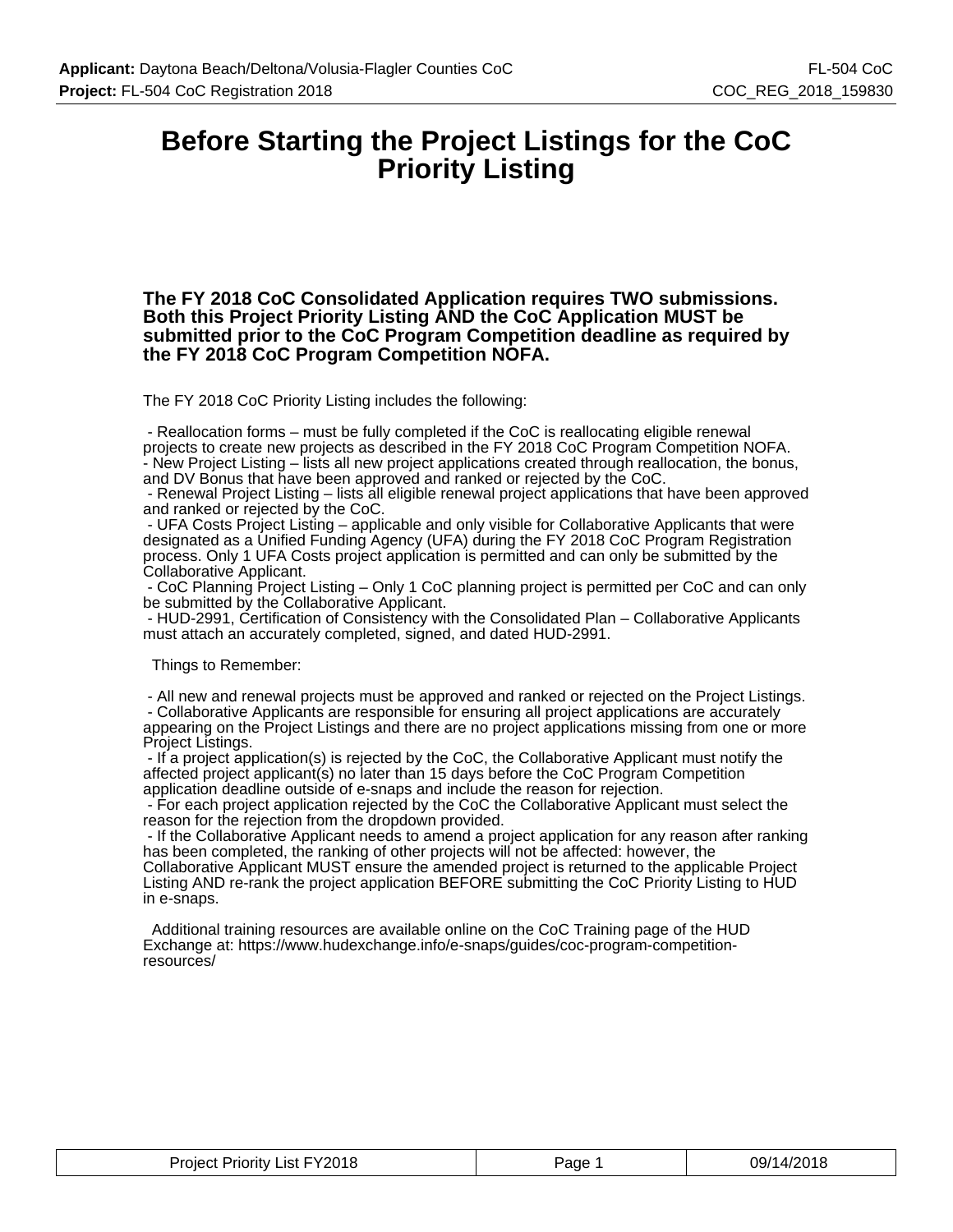### **1A. Continuum of Care (CoC) Identification**

#### **Instructions:**

The fields on this screen are read only and reference the information entered during the CoC Registration process. Updates cannot be made at this time. If the information on this screen is not correct, contact the HUD Exchange Ask A Question (AAQ) at https://www.hudexchange.info/ask-a-question/.

**Collaborative Applicant Name:** Volusia/Flagler County Coalition for the Homeless

| Project Priority List FY2018 | Page 2 | 09/14/2018 |
|------------------------------|--------|------------|
|------------------------------|--------|------------|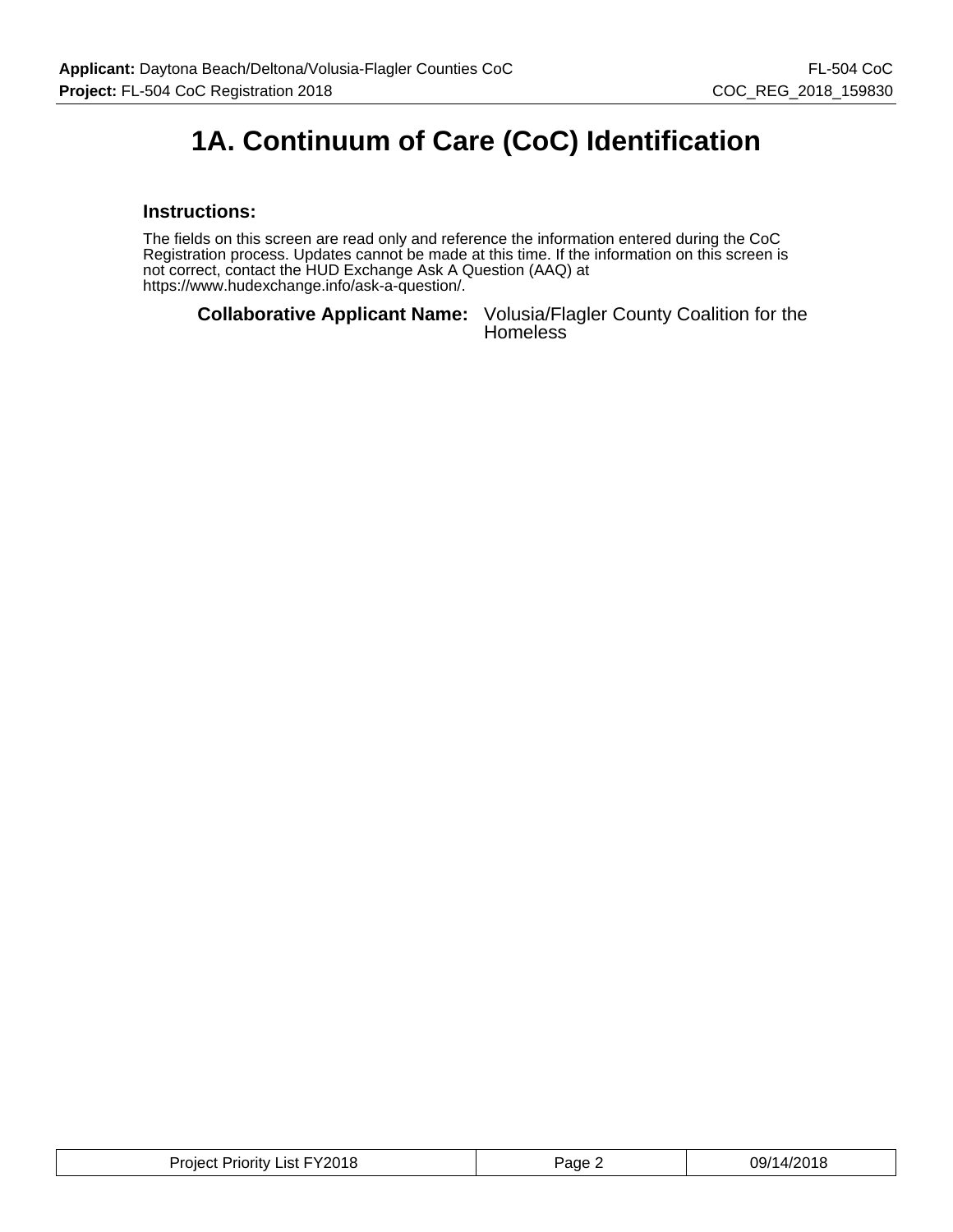### **2. Reallocation**

#### **Instructions:**

For guidance on completing this form, please reference the FY 2018 CoC Priority Listing Detailed Instructions. Submit technical question to the e-snaps HUD Exchange Ask A Question (AAQ) at https://www.hudexchange.info/get-assistance/.

**2-1. 2-1. Is the CoC reallocating funds from** Yes **one or more eligible renewal grant(s) that will expire in calendar year 2019 into one or more new projects?**

| 09/14/2018<br>FY2018<br><b>Priority List</b><br>Project <sup>r</sup><br>Page |  |
|------------------------------------------------------------------------------|--|
|------------------------------------------------------------------------------|--|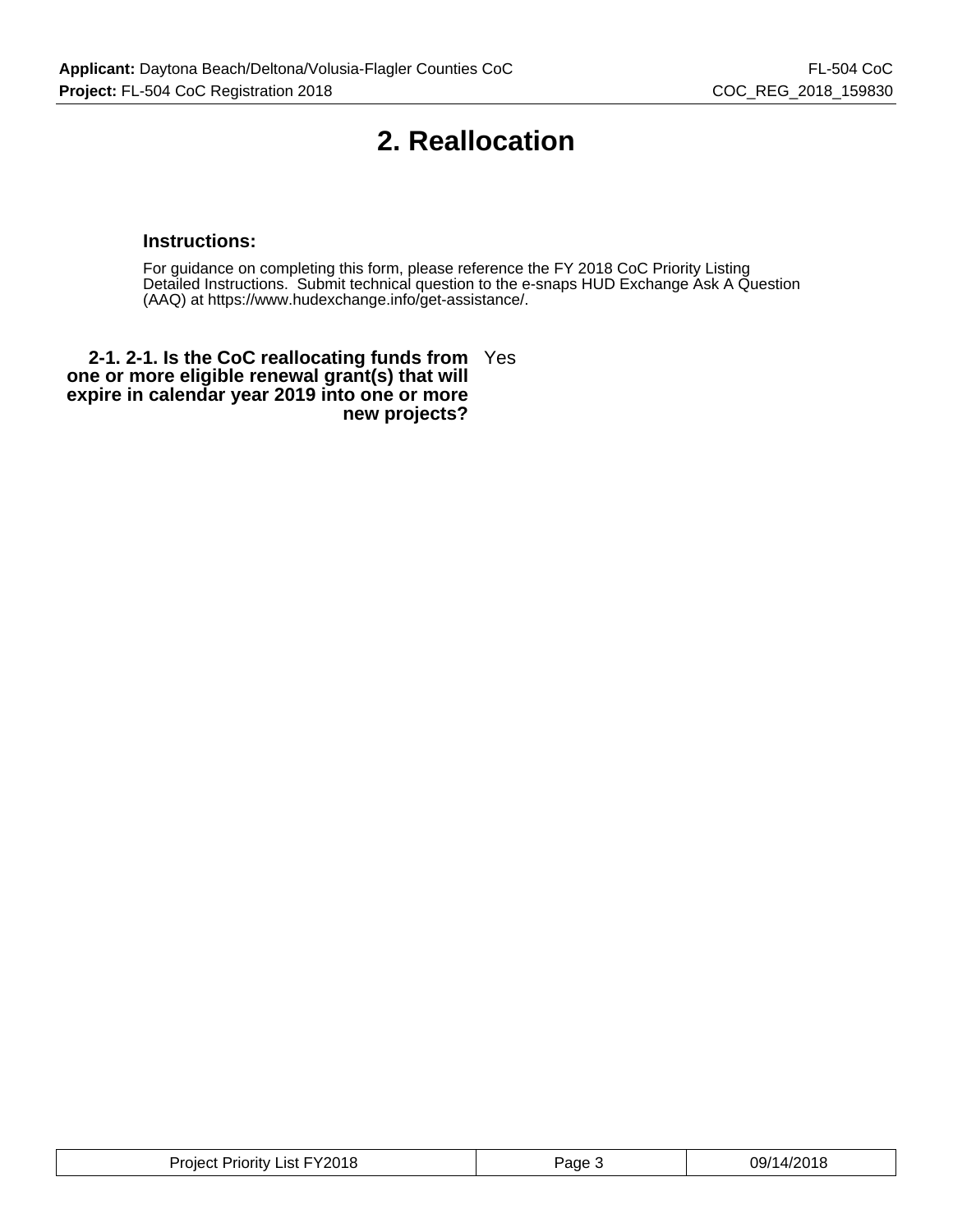### **3. Reallocation - Grant(s) Eliminated**

**CoCs that are reallocating eligible renewal project funds to create a new project application – as detailed in the FY 2018 CoC Program Competition NOFA – may do so by eliminating one or more expiring eligible renewal projects. CoCs that are eliminating eligible renewal projects entirely must identify those projects on this form.**

| Amount Available for New Project:<br>(Sum of All Eliminated Projects)                                                                                                      |  |  |  |  |  |
|----------------------------------------------------------------------------------------------------------------------------------------------------------------------------|--|--|--|--|--|
| $ $ \$0                                                                                                                                                                    |  |  |  |  |  |
| <b>Eliminated Project</b><br><b>Grant Number</b><br><b>Type of Reallocation</b><br><b>Component Type</b><br>Annual<br><b>Eliminated</b><br><b>Name</b><br>Renewa<br>Amount |  |  |  |  |  |
| This list contains no items                                                                                                                                                |  |  |  |  |  |

| <b>Project Priority List FY2018</b> | Page<br>$\overline{ }$ | 09/14/2018 |
|-------------------------------------|------------------------|------------|
|-------------------------------------|------------------------|------------|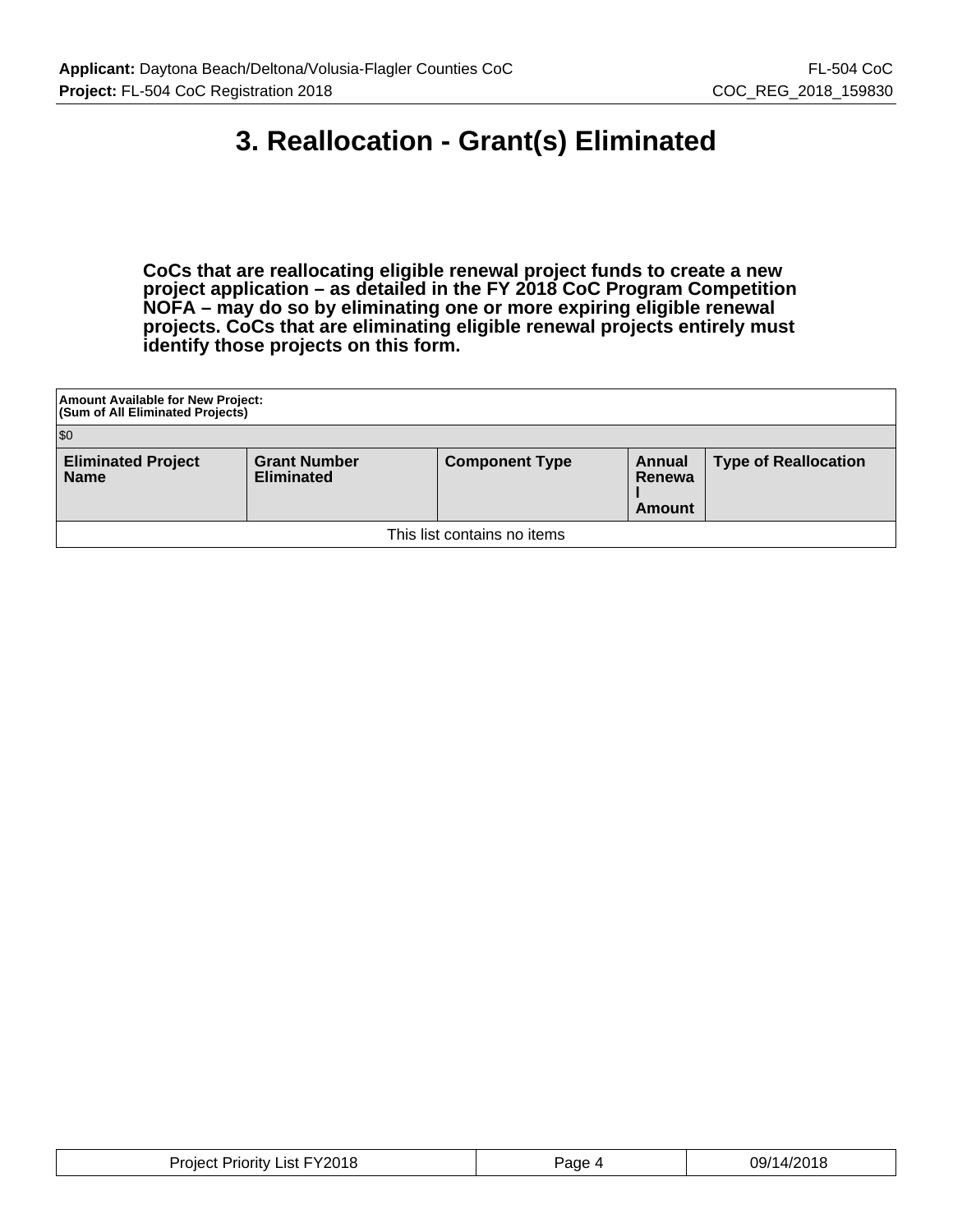### **4. Reallocation - Grant(s) Reduced**

**CoCs that are reallocating eligible renewal project funds to create a new project application – as detailed in the FY 2018 CoC Program Competition NOFA – may do so by reducing one or more expiring eligible renewal projects. CoCs that are reducing eligible renewal projects entirely must identify those projects on this form.**

| <b>Amount Available for New Project</b><br>(Sum of All Reduced Projects)                                                                                                                                      |  |  |  |  |  |  |
|---------------------------------------------------------------------------------------------------------------------------------------------------------------------------------------------------------------|--|--|--|--|--|--|
| \$56,218                                                                                                                                                                                                      |  |  |  |  |  |  |
| <b>Reduced Project</b><br><b>Reduced Grant</b><br><b>Reallocation Type</b><br>Amount available<br>Annual<br>Amount<br><b>Name</b><br><b>Number</b><br><b>Retained</b><br>for new project<br>Renewal<br>Amount |  |  |  |  |  |  |
| \$160,003<br>\$56,218<br>\$216,221<br>Halifax Urban Min<br>FL0517L4H041703<br>Regular                                                                                                                         |  |  |  |  |  |  |

| FY2018<br>$1 - 1$<br>_ıst<br>Priority<br>olect.<br>$\sim$ $\sim$ $\sim$ $\sim$ $\sim$ | 'aɑe | /14/201<br>39, |
|---------------------------------------------------------------------------------------|------|----------------|
|---------------------------------------------------------------------------------------|------|----------------|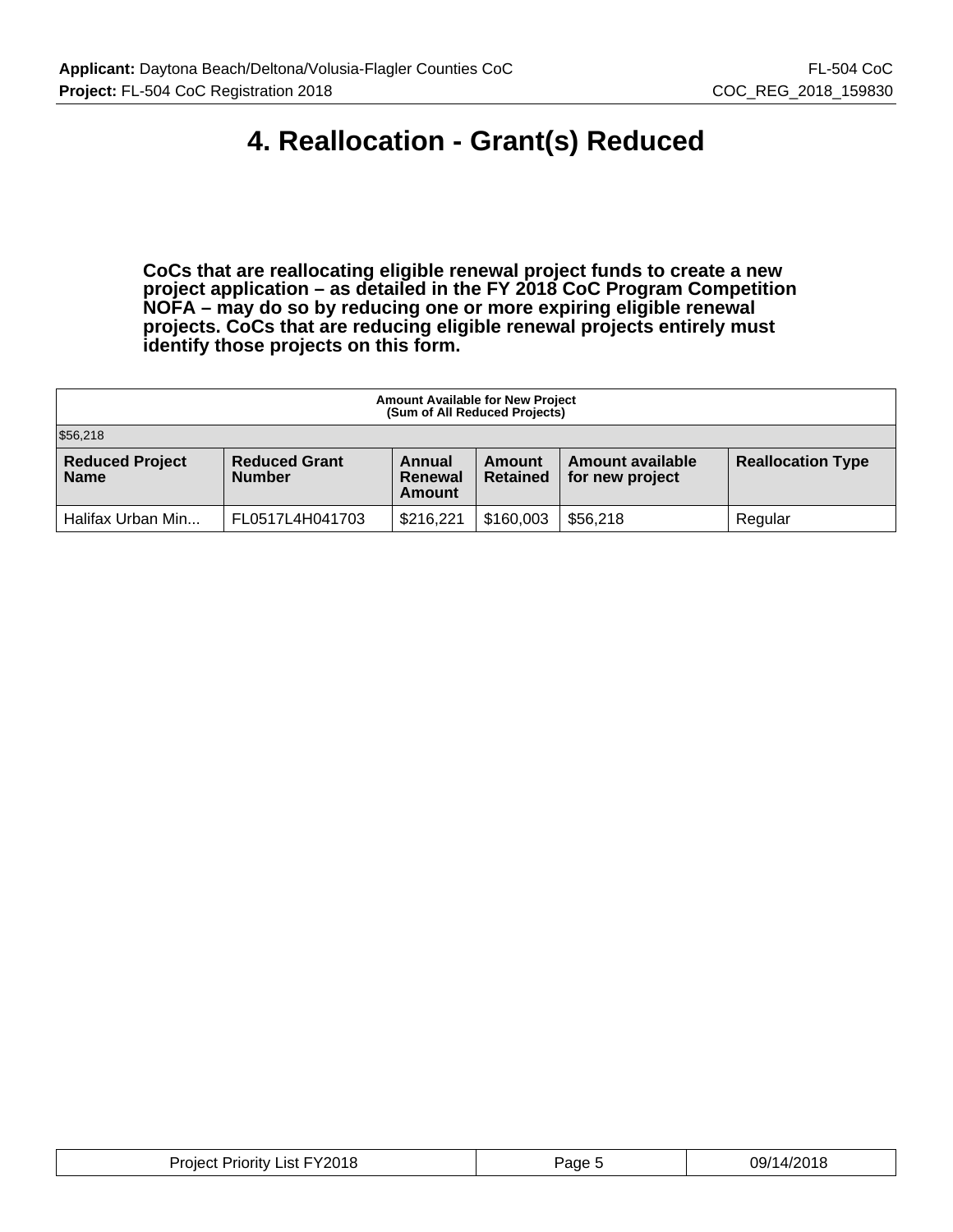### **4. Reallocation - Grant(s) Reduced Details**

#### **Instructions:**

For guidance on completing this form, please reference the FY 2018 CoC Priority Listing Detailed Instructions. Submit technical question to the e-snaps HUD Exchange Ask A Question (AAQ) at https://www.hudexchange.info/get-assistance/.

**4-1. Complete the fields below for each eligible renewal grant that is being reduced during the FY 2018 reallocation process. Collaborative Applicants should refer to the FY 2018 Grant Inventory Worksheet to ensure all information entered here is accurate.**

|                                                                                                                  | <b>Reduced Project Name:</b> Halifax Urban Ministries Rapid Rehousing<br>families |
|------------------------------------------------------------------------------------------------------------------|-----------------------------------------------------------------------------------|
| Grant Number of Reduced Project: FL0517L4H041703                                                                 |                                                                                   |
| Reduced Project Current Annual Renewal \$216,221<br>Amount:                                                      |                                                                                   |
| <b>Amount Retained for Project: \$160,003</b>                                                                    |                                                                                   |
| Amount available for New Project(s): \$56,218<br>(This amount will auto-calculate by selecting<br>"Save" button) |                                                                                   |

#### **4-2. Describe how the CoC determined that this project should be reduced and include the date the project applicant was notified of the reduction. (limit 750 characters)**

The CoC Applications Committee for the FL-504 CoC scored and ranked this project with all other projects. Based on performance, this project was the lowest scoring renewal project however based on scoring and community need, the Applications Committee agreed to reduce the project in order to fund a new project through reallocation. The Committee assessed that it is still a viable project at the reduced rate and can continue serve homeless families in the CoC's effort to end homelessness for families with children by 2020.

| Project Priority List FY2018 | Page 6 | 09/14/2018 |
|------------------------------|--------|------------|
|------------------------------|--------|------------|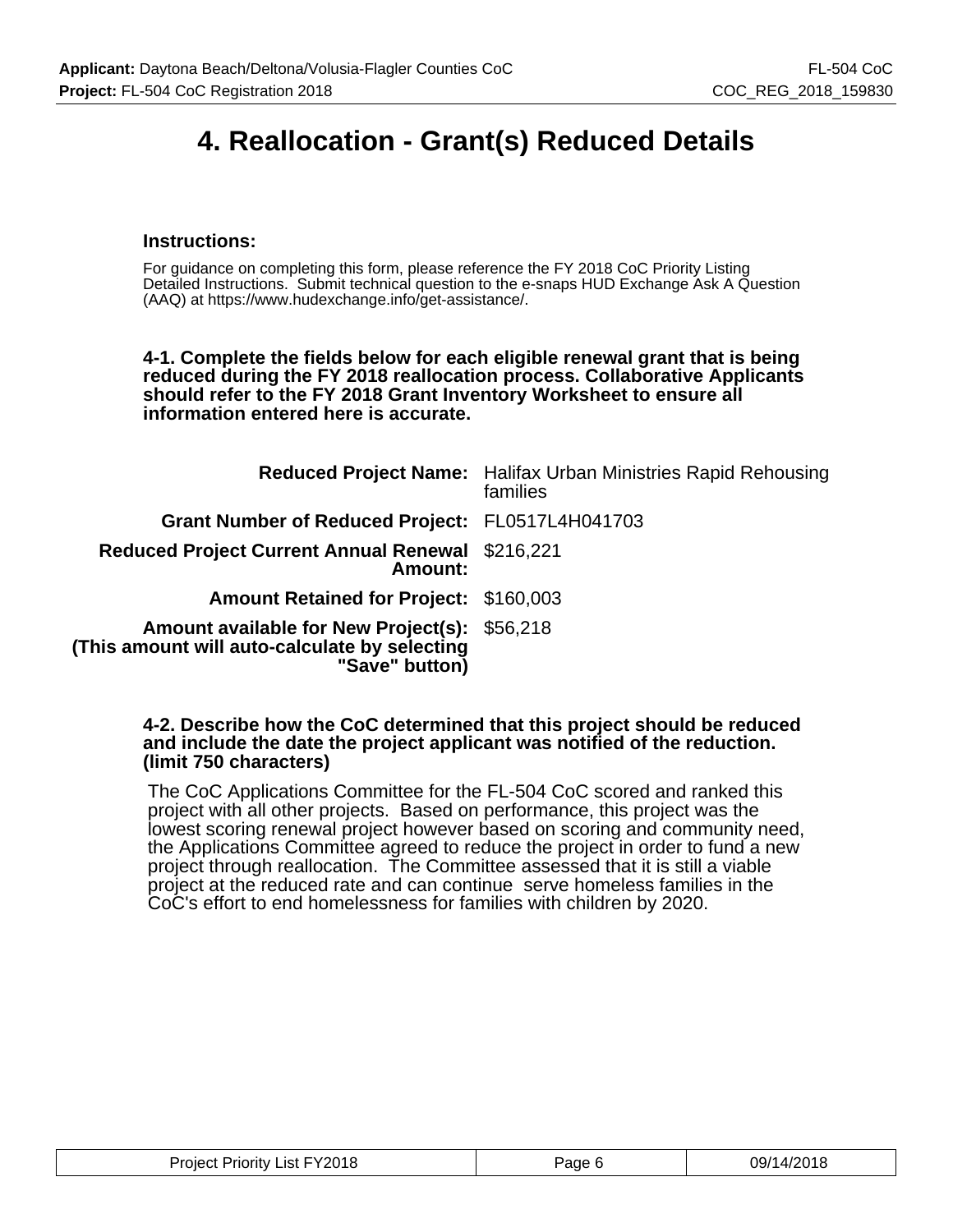### **5. Reallocation - New Project(s)**

**Collaborative Applicants must complete each field on this form that identifies the new project(s) the CoC created through the reallocation process.**

**Sum of All New Reallocated Project Requests (Must be less than or equal to total amount(s) eliminated and/or reduced)**

| \$56,218                  |                                   |                          |                           |                          |  |
|---------------------------|-----------------------------------|--------------------------|---------------------------|--------------------------|--|
| <b>Current Priority #</b> | <b>New Project</b><br><b>Name</b> | <b>Component</b><br>Type | <b>Transferred Amount</b> | <b>Reallocation Type</b> |  |
|                           | FL 504 Coord                      | <b>SSO</b>               | \$56,218                  | Regular                  |  |

| Project Priority List FY2018<br>____ | Page | 09/14/2018 |
|--------------------------------------|------|------------|
|--------------------------------------|------|------------|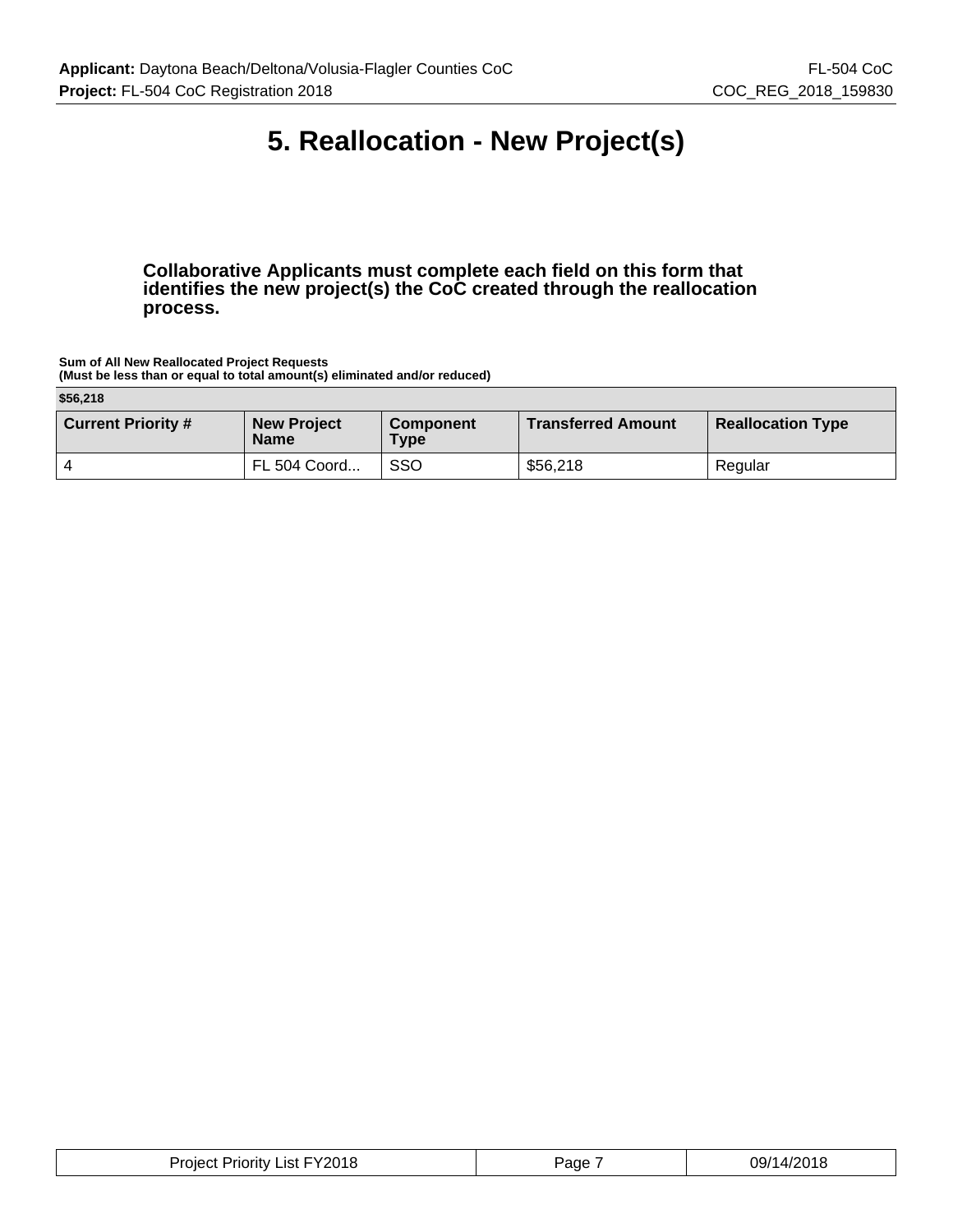### **5. Reallocation - New Project(s) Details**

#### **Instructions:**

For guidance on completing this form, please reference the FY 2018 CoC Priority Listing Detailed Instructions. Submit technical question to the e-snaps HUD Exchange Ask A Question (AAQ) at https://www.hudexchange.info/get-assistance/.

**5-1. Complete each of the fields below for each new project created through reallocation in the FY 2018 CoC Program Competition. For list of all eligible types of new projects that may be created through the reallocation process, see the FY 2018 CoC Program Competition NOFA.**

**FY 2018 Rank (from Project Listing):** 4 **Proposed New Project Name:** FL 504 Coordinated entry SSO Housing Locator **Component Type:** SSO **Amount Requested for New Project:** \$56,218

| <b>Project Priority List FY2018</b> | Page & | 09/14/2018 |
|-------------------------------------|--------|------------|
|-------------------------------------|--------|------------|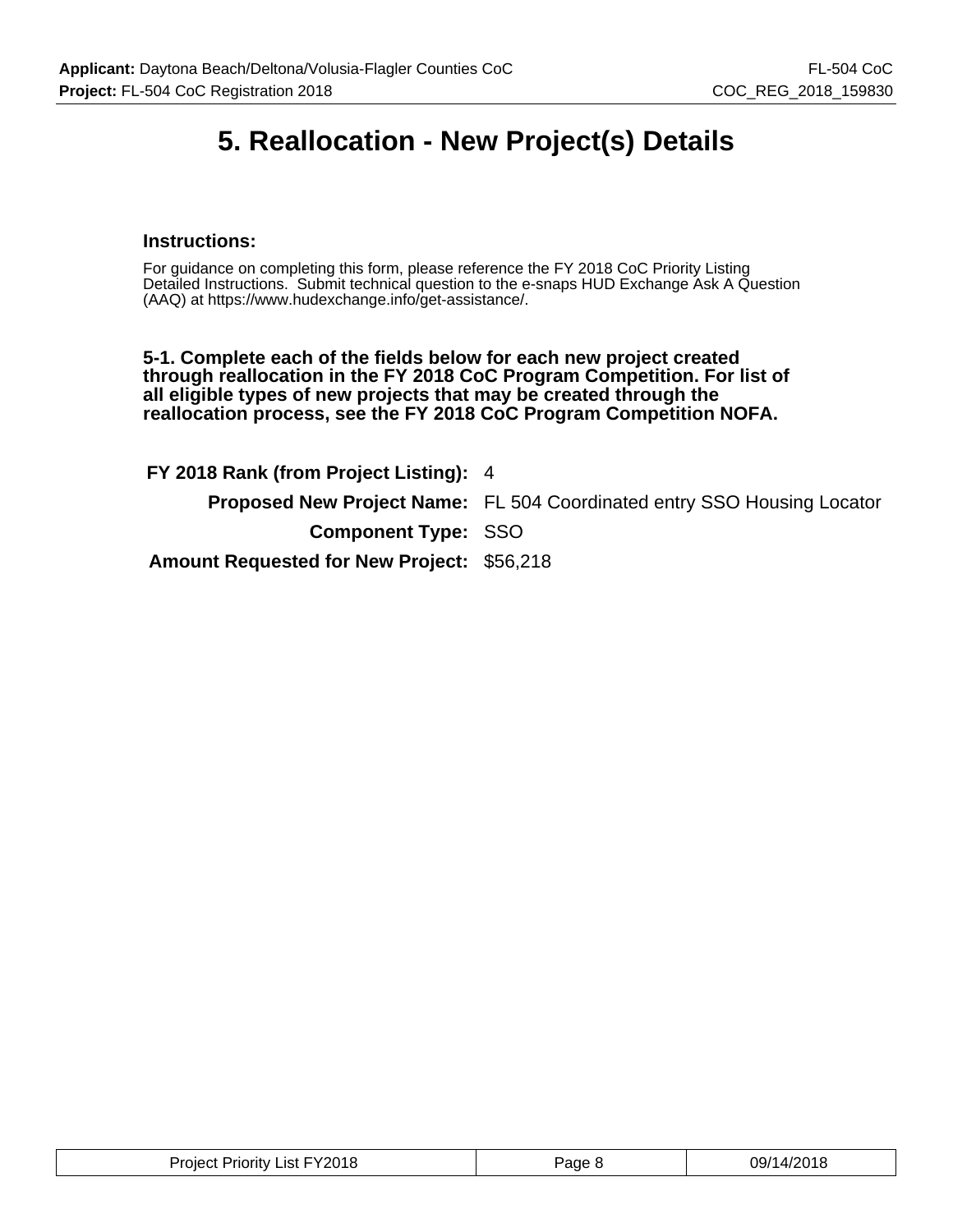### **6. Reallocation: Balance Summary**

#### **Instructions**

For guidance on completing this form, please reference the FY 2018 CoC Priority Listing Detailed Instructions. Submit technical question to the e-snaps HUD Exchange Ask A Question (AAQ) at https://www.hudexchange.info/get-assistance/.

**6-1 Below is a summary of the information entered on the eliminated and reduced reallocation forms. The last field on this form, "Remaining Reallocation Balance" should equal zero. If there is a positive balance remaining, this means the amount of funds being eliminated or reduced are greater than the amount of funds request for the new reallocated project(s). If there is a negative balance remaining, this means that more funds are being requested for the new reallocated project(s) than have been reduced or eliminated from other eligible renewal projects.**

#### **Reallocation Chart: Reallocation Balance Summary**

| Reallocated funds available for new project(s): | \$56,218 |
|-------------------------------------------------|----------|
| Amount requested for new project(s):            | \$56,218 |
| <b>Remaining Reallocation Balance:</b>          | 'SC      |

| Project Priority List FY2018 | Page 9 | 09/14/2018 |
|------------------------------|--------|------------|
|------------------------------|--------|------------|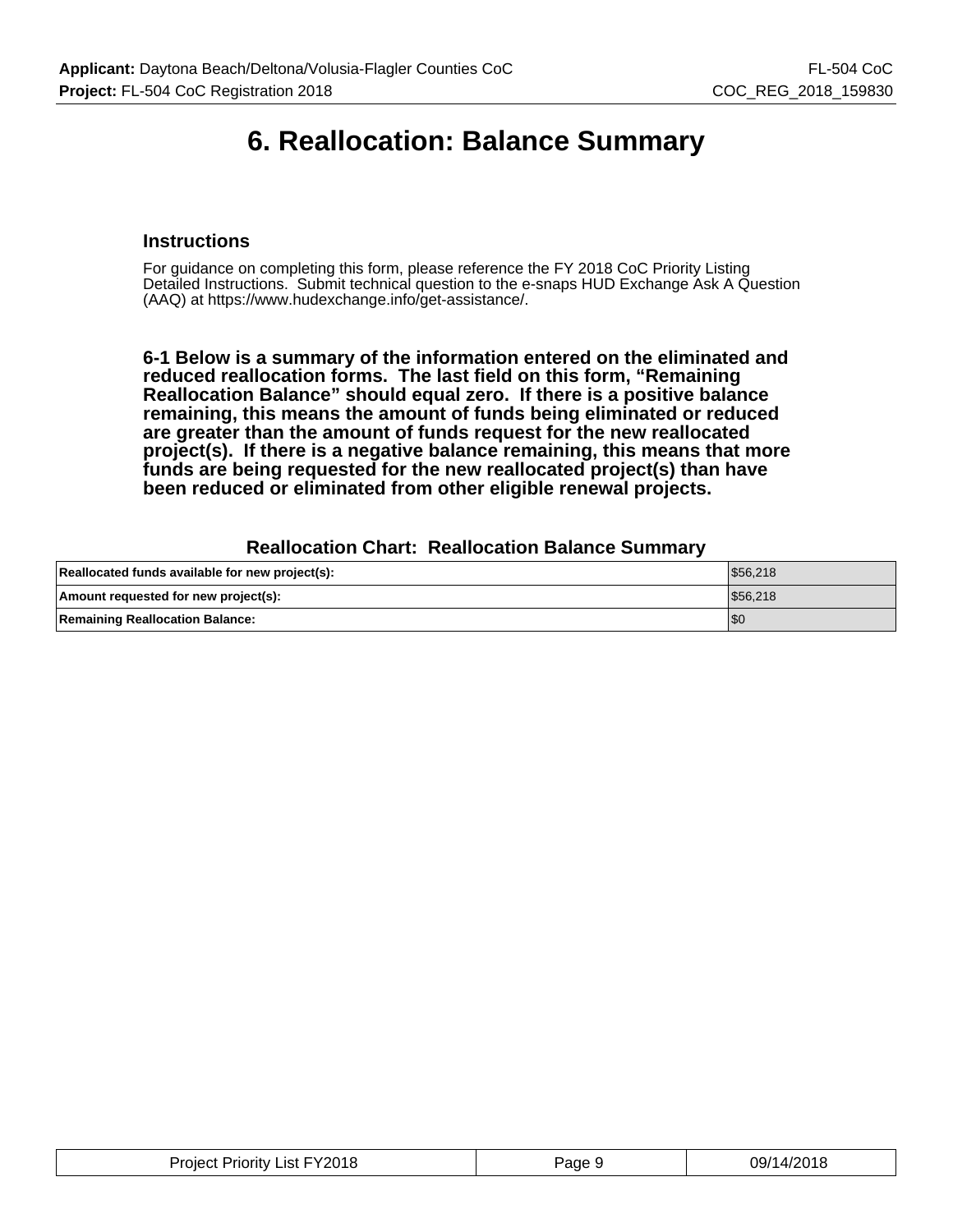### **Continuum of Care (CoC) New Project Listing**

#### **Instructions:**

Prior to starting the New Project Listing, Collaborative Applicants should carefully review the "CoC Priority Listing Detailed Instructions" and the "CoC Project Listing Instructional Guide", both of which are availble at: https://www.hudexchange.info/e-snaps/guides/coc-programcompetition-resources.

To upload all new project applications that have been submitted to this CoC Project Listing, click on the "Update List" button. This process may take a few minutes based upon the number of new projects submitted that need to be located in the e-snaps system. The Collaborative Applicant may update each of the Project Listings simultaneously. The Collaborative Applicant can wait for the Project Listings to be updated or can log out of e-snaps and come back later to view the updated list(s). To review a project on the New Project Listing, click on the magnifying glass next to each project to view project details. To view the actual project application, click on the orange folder. If there are errors identified by the Collaborative Applicant, the project can be amended back to the project applicant to make the necessary changes by clicking on the amend icon. The Collaborative Applicant has the sole responsibility for ensuring all amended projects are resubmitted and appear on this project listing BEFORE submitting the CoC Priority Listing in e-snaps.

| Project<br><b>Name</b>                 | Date<br><b>Submitte</b><br>d | Comp<br><b>Type</b>             | Applican<br>t Name             | <b>Budget</b><br><b>Amount</b> | Grant<br><b>Term</b> | Rank                    | <b>PH/Reall</b><br><b>OC</b> | <b>PSH/RR</b><br>н | <b>Expansi</b><br>on |
|----------------------------------------|------------------------------|---------------------------------|--------------------------------|--------------------------------|----------------------|-------------------------|------------------------------|--------------------|----------------------|
| <b>RAPID</b><br><b>REHOUS</b><br>ING B | 2018-08-<br>09<br>12:42      | PH                              | The<br>Neighbor<br>hood        | \$116,456                      | 1 Year               | 20                      | <b>PH</b><br><b>Bonus</b>    | <b>RRH</b>         |                      |
| FL 504<br>Coordinat<br>e               | 2018-08-<br>09<br>09:11:     | SSO                             | Volusia/Fl<br>agler C          | \$57,285                       | 1 Year               | 18                      |                              |                    | Yes                  |
| FL 504<br>Coordinat<br>e               | 2018-08-<br>09<br>09:12:     | SSO                             | Volusia/Fl<br>agler C          | \$56,218                       | 1 Year               | $\overline{\mathbf{4}}$ | Reallocati<br><sub>on</sub>  |                    | Yes                  |
| Joint<br>Transition<br>a               | 2018-08-<br>10<br>12:06      | Joint TH<br>& PH-<br><b>RRH</b> | Halifax<br>Urban<br>Min        | \$162,660                      | 1 Year               | X                       |                              |                    |                      |
| Rapid<br>Re-<br>Housing<br>            | 2018-08-<br>10<br>10:40      | Joint TH<br>& PH-<br><b>RRH</b> | The<br>Salvation<br>Arm        | \$561,925                      | 1 Year               | X                       | Reallocati<br><b>on</b>      |                    |                      |
| <b>PSH</b> for<br>Individua.<br>٠.     | 2018-08-<br>10<br>11:46      | PH                              | Halifax<br>Urban<br>Min        | \$192,131                      | 1 Year               | $\sf X$                 | <b>Both</b>                  | <b>PSH</b>         |                      |
| DV-RRH<br><b>BONUS</b><br>2018         | 2018-08-<br>09<br>12:56      | PH                              | <b>The</b><br>Neighbor<br>hood | \$135,869                      | 1 Year               | 19                      |                              | <b>RRH</b>         |                      |

| List FY2018<br><b>Project</b> F<br>Priority | Page | 09/14/2018 |
|---------------------------------------------|------|------------|
|---------------------------------------------|------|------------|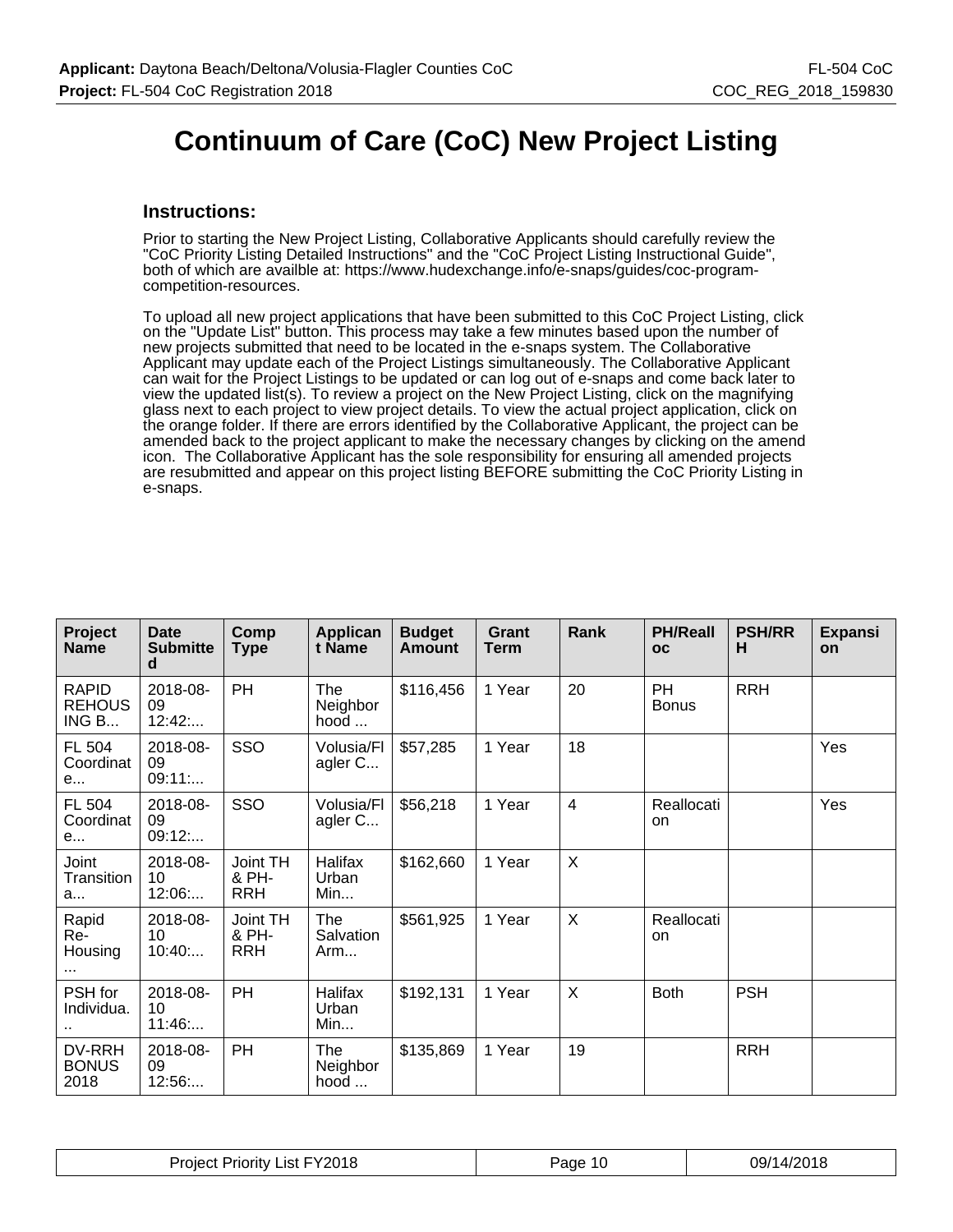| Domestic<br>Violence | 2018-08-<br>10<br>10:35 | TН<br>Joint<br>& PH-<br>RRH | The<br>Salvation<br>Arm | \$218,999 | Year | $\lambda$ |  |  |
|----------------------|-------------------------|-----------------------------|-------------------------|-----------|------|-----------|--|--|
|                      |                         |                             |                         |           |      |           |  |  |

| List FY2018<br>Project<br>Priority | Page | 2018<br>09/14/ |
|------------------------------------|------|----------------|
|------------------------------------|------|----------------|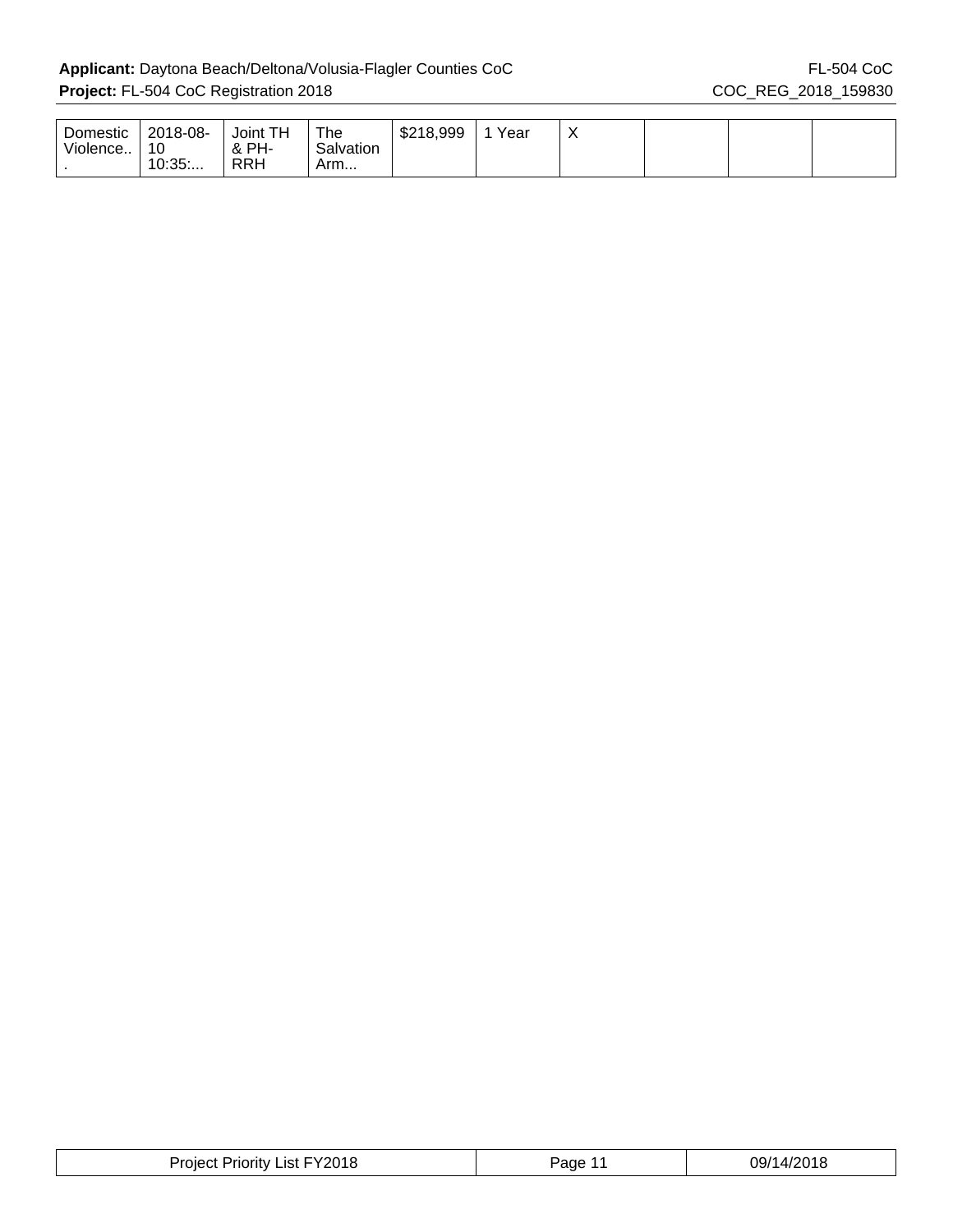## **Continuum of Care (CoC) Renewal Project Listing**

#### **Instructions:**

Prior to starting the New Project Listing, Collaborative Applicants should carefully review the "CoC Priority Listing Detailed Instructions" and the "CoC Project Listing Instructional Guide", both of which are available at: https://www.hudexchange.info/e-snaps/guides/coc-programcompetition-resources.

To upload all renewal project applications that have been submitted to this Renewal Project Listing, click on the "Update List" button. This process may take a few minutes based upon the number of renewal projects that need to be located in the e-snaps system. The Collaborative Applicant may update each of the Project Listings simultaneously. The Collaborative Applicant can wait for the Project Listings to be updated or can log out of e-snaps and come back later to view the updated list(s). To review a project on the Renewal Project Listing, click on the magnifying glass next to each project to view project details. To view the actual project application, click on the orange folder. If there are errors identified by the Collaborative Applicant, the project can be amended back to the project applicant to make the necessary changes by clicking on the amend icon. The Collaborative Applicant has the sole responsibility for ensuring all amended projects are resubmitted and appear on this project listing BEFORE submitting the CoC Priority Listing in e-snaps.

**The Collaborative Applicant certifies that there is a demonstrated need for all renewal permanent supportive housing and rapid re-housing projects listed on the Renewal Project Listing.** X

**The Collaborative Applicant does not have any renewal permanent supportive housing or rapid re-housing renewal projects.**

| Project<br><b>Name</b>          | <b>Date</b><br><b>Submitted</b> | Grant<br>Term | <b>Applicant</b><br><b>Name</b> | <b>Budget</b><br><b>Amount</b> | Rank | <b>PSH/RRH</b> | Comp<br>Type | <b>Consolida</b><br>tion Type |
|---------------------------------|---------------------------------|---------------|---------------------------------|--------------------------------|------|----------------|--------------|-------------------------------|
| <b>PH-16WS</b><br>2018          | 2018-08-<br>09<br>13:15         | 1 Year        | The<br>Neighborh<br>ood         | \$133,749                      | 10   | <b>PSH</b>     | PH           |                               |
| PSH for<br>Homeless<br>$\cdots$ | 2018-08-<br>09<br>11:56         | 1 Year        | Halifax<br>Urban<br>Min         | \$51,034                       | 5    | <b>PSH</b>     | PH           |                               |
| Permanent<br>Support            | 2018-08-<br>09<br>12:34         | 1 Year        | Halifax<br>Urban<br>Min         | \$100,418                      | 13   | <b>PSH</b>     | PH           |                               |

| FY2018<br>میں<br>-ist<br>riority<br>nier | ane | A/2018<br>na/1<br>טו ש |
|------------------------------------------|-----|------------------------|
|------------------------------------------|-----|------------------------|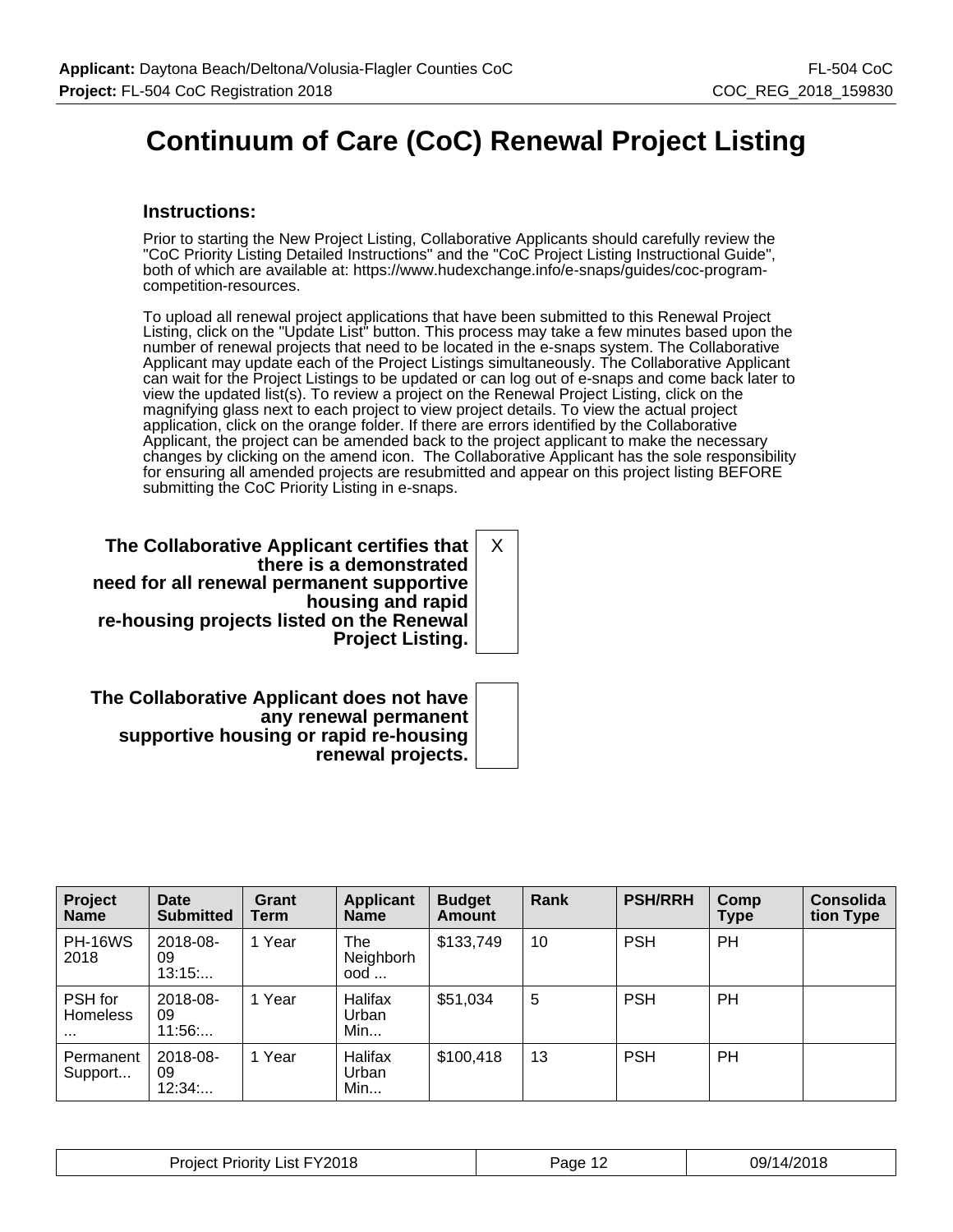| Rapid<br>Rehousing<br>I.       | 2018-08-<br>09<br>15:03  | 1 Year | Halifax<br>Urban<br>Min          | \$92,163  | 16             | <b>RRH</b> | PH          |                           |
|--------------------------------|--------------------------|--------|----------------------------------|-----------|----------------|------------|-------------|---------------------------|
| FL 504<br>HMIS II              | 2018-08-<br>09<br>09:16: | 1 Year | Volusia/Fla<br>gler C            | \$50,489  | $\overline{2}$ |            | <b>HMIS</b> | Individual                |
| PH-1 2018                      | 2018-08-<br>09<br>13:02  | 1 Year | <b>The</b><br>Neighborh<br>$ood$ | \$54,143  | 11             | <b>PSH</b> | PH          | Individual                |
| PH-2 2018                      | 2018-08-<br>09<br>13:06: | 1 Year | The<br>Neighborh<br>ood          | \$23,106  | $6\phantom{1}$ | <b>PSH</b> | PH          | Individual                |
| <b>PH-08</b><br>2018           | 2018-08-<br>09<br>13:09: | 1 Year | The<br>Neighborh<br>ood          | \$50,534  | 9              | <b>PSH</b> | PH          | Individual                |
| <b>PH-13EU2</b><br>2018        | 2018-08-<br>09<br>13:13  | 1 Year | The<br>Neighborh<br>$ood$        | \$49,366  | 14             | <b>PSH</b> | PH          |                           |
| FL 504<br>Coordinate           | 2018-08-<br>09<br>09:09  | 1 Year | Volusia/Fla<br>gler C            | \$58,250  | $\mathbf{3}$   |            | SSO         |                           |
| FL 504<br><b>HMIS</b>          | 2018-08-<br>09<br>09:13: | 1 Year | Volusia/Fla<br>gler C            | \$71,645  | $\mathbf{1}$   |            | <b>HMIS</b> | Individual                |
| PH-HYP<br>2018                 | 2018-08-<br>09<br>13:17  | 1 Year | <b>The</b><br>Neighborh<br>$ood$ | \$84,980  | 15             | <b>PSH</b> | PH          |                           |
| My Place<br>Apartment<br>s     | 2018-08-<br>09<br>09:17: | 1 Year | Volusia/Fla<br>gler C            | \$193,170 | $\overline{7}$ | <b>PSH</b> | PH          |                           |
| PH-OHW<br>2018                 | 2018-08-<br>27<br>13:06: | 1 Year | The<br>Neighborh<br>ood          | \$25,571  | $\, 8$         | <b>PSH</b> | PH          | Individual                |
| <b>PH-09</b><br>2018           | 2018-08-<br>27<br>13:04: | 1 Year | The<br>Neighborh<br>$ood$        | \$50,508  | 12             | <b>PSH</b> | PH          | Individual                |
| Rapid<br>Rehousing<br>F        | 2018-09-<br>05<br>16:09: | 1 Year | Halifax<br>Urban<br>Min          | \$160,003 | 17             | <b>RRH</b> | PH          |                           |
| FL 504<br><b>HMIS</b><br>Conso | 2018-09-<br>14<br>09:13: | 1 Year | Volusia/Fla<br>gler C            | \$122,134 | C <sub>2</sub> |            | <b>HMIS</b> | Fully<br>Consolidat<br>ed |
| <b>PH-29</b><br>2018           | 2018-09-<br>14<br>09:31: | 1 Year | The<br>Neighborh<br>$ood$        | \$73,614  | C <sub>6</sub> | <b>PSH</b> | PH          | Fully<br>Consolidat<br>ed |
| <b>PH-18W</b><br>2018          | 2018-09-<br>14<br>09:27: | 1 Year | The<br>Neighborh<br>ood          | \$130,248 | C <sub>9</sub> | <b>PSH</b> | PH          | Fully<br>Consolidat<br>ed |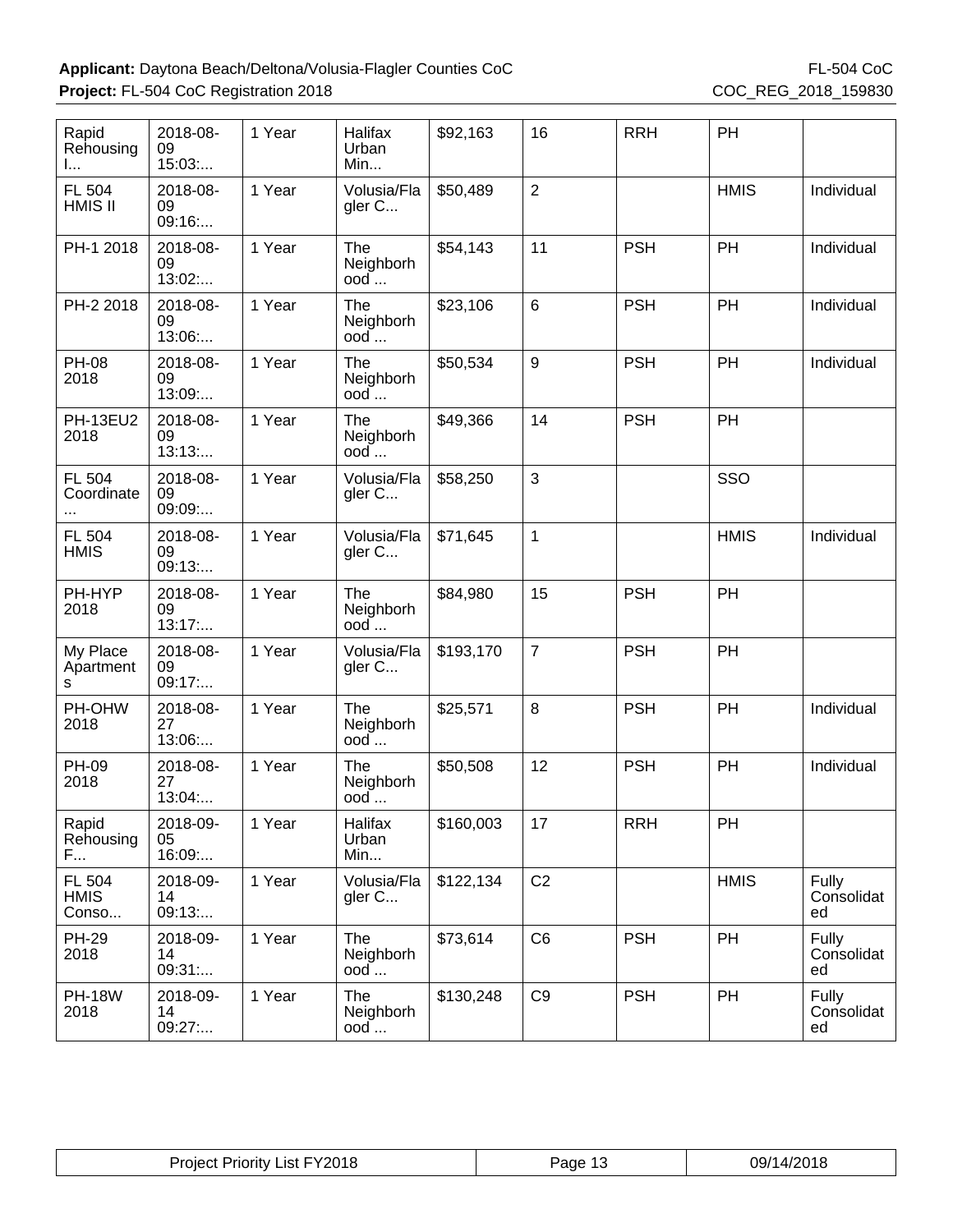## **Continuum of Care (CoC) Planning Project Listing**

#### **Instructions:**

Prior to starting the CoC Planning Project Listing, Collaborative Applicants should carefully review the "CoC Priority Listing Detailed Instructions" and the "CoC Project Listing Instructional Guide," both of which are available at: https://www.hudexchange.info/e-snaps/guides/cocprogram-competition-resources.

To upload the CoC planning project application that has been submitted to this CoC Planning Project Listing, click on the "Update List" button. This process may take a few minutes as the project will need to be located in the e-snaps system. The Collaborative Applicant may update each of the Project Listings simultaneously. The Collaborative Applicant can wait for the Project Listings to be updated or can log out of e-snaps and come back later to view the updated list(s). To review the CoC Planning Project Listing, click on the magnifying glass next to view the project details. To view the actual project application, click on the orange folder. If there are errors identified by the Collaborative Applicant, the project can be amended back to the project applicant to make the necessary changes by clicking on the amend icon.

Only one CoC Planning project application can be submitted by a Collaborative Applicant and must match the Collaborative Applicant information on the CoC Applicant Profile. Any additional CoC Planning project applications must be rejected.

| <b>Project Name</b> | <b>Date Submitted</b> | <b>Grant Term</b> | <b>Applicant Name</b> | <b>Budget Amount</b> | Comp Type            |
|---------------------|-----------------------|-------------------|-----------------------|----------------------|----------------------|
| FL 504 2018<br>PLA  | 2018-08-09<br>09:06   | Year              | Volusia/Flagler<br>◡… | \$58,228             | CoC Planning<br>Proj |

| <b>Project Priority List FY2018</b> | Page <sup>1</sup><br>14 | 09/14/2018 |
|-------------------------------------|-------------------------|------------|
|-------------------------------------|-------------------------|------------|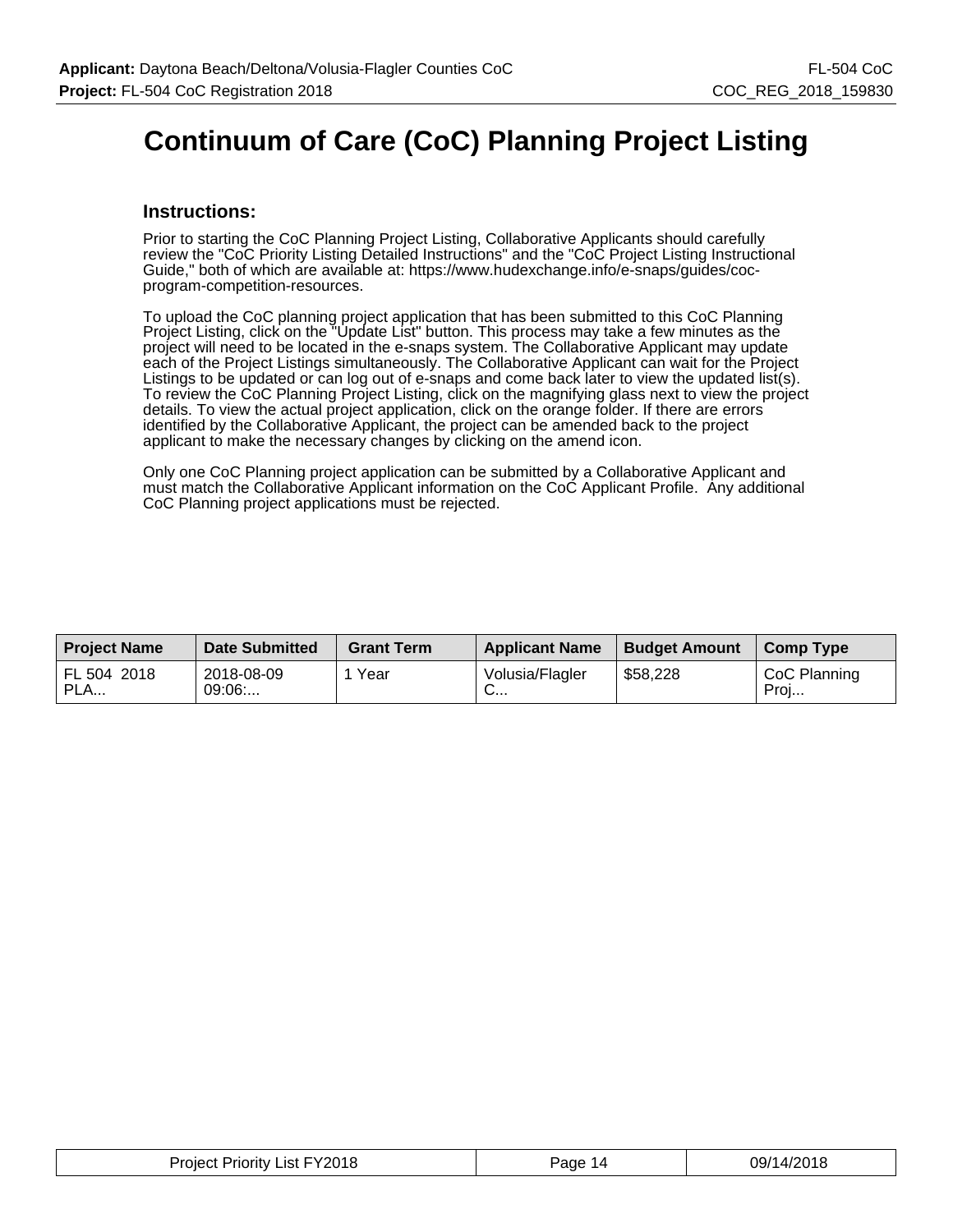# **Funding Summary**

#### **Instructions**

For additional information, carefully review the "CoC Priority Listing Detailed Instructions" and the "CoC Priority Listing Instructional Guide", both of which are available at: https://www.hudexchange.info/e-snaps/guides/coc-program-competition-resources.

This page contains the total budget summaries for each of the project listings for which the Collaborative Applicant approved and ranked or rejected project applications. The Collaborative Applicant must review this page to ensure the totals for each of the categories is accurate. The "Total CoC Request" indicates the total funding request amount the Collaborative Applicant will submit to HUD for funding consideration. As stated previously, only 1 UFA Cost project application (for UFA designated Collaborative Applicants only) and only 1 CoC Planning project application can be submitted and only the Collaborative Applicant designated by the CoC is eligible to request these funds.

| <b>Title</b>               | <b>Total Amount</b> |
|----------------------------|---------------------|
| Renewal Amount             | \$1,249,129         |
| <b>Consolidated Amount</b> | \$325,996           |
| <b>New Amount</b>          | \$365,828           |
| <b>CoC Planning Amount</b> | \$58,228            |
| <b>Rejected Amount</b>     | \$1,135,715         |
| <b>TOTAL CoC REQUEST</b>   | \$1,673,185         |

| FY2018<br>Proiect<br>∟ist F<br>Priority | Pane<br>د. | /מה<br>ບວກ<br>טו |
|-----------------------------------------|------------|------------------|
|                                         |            |                  |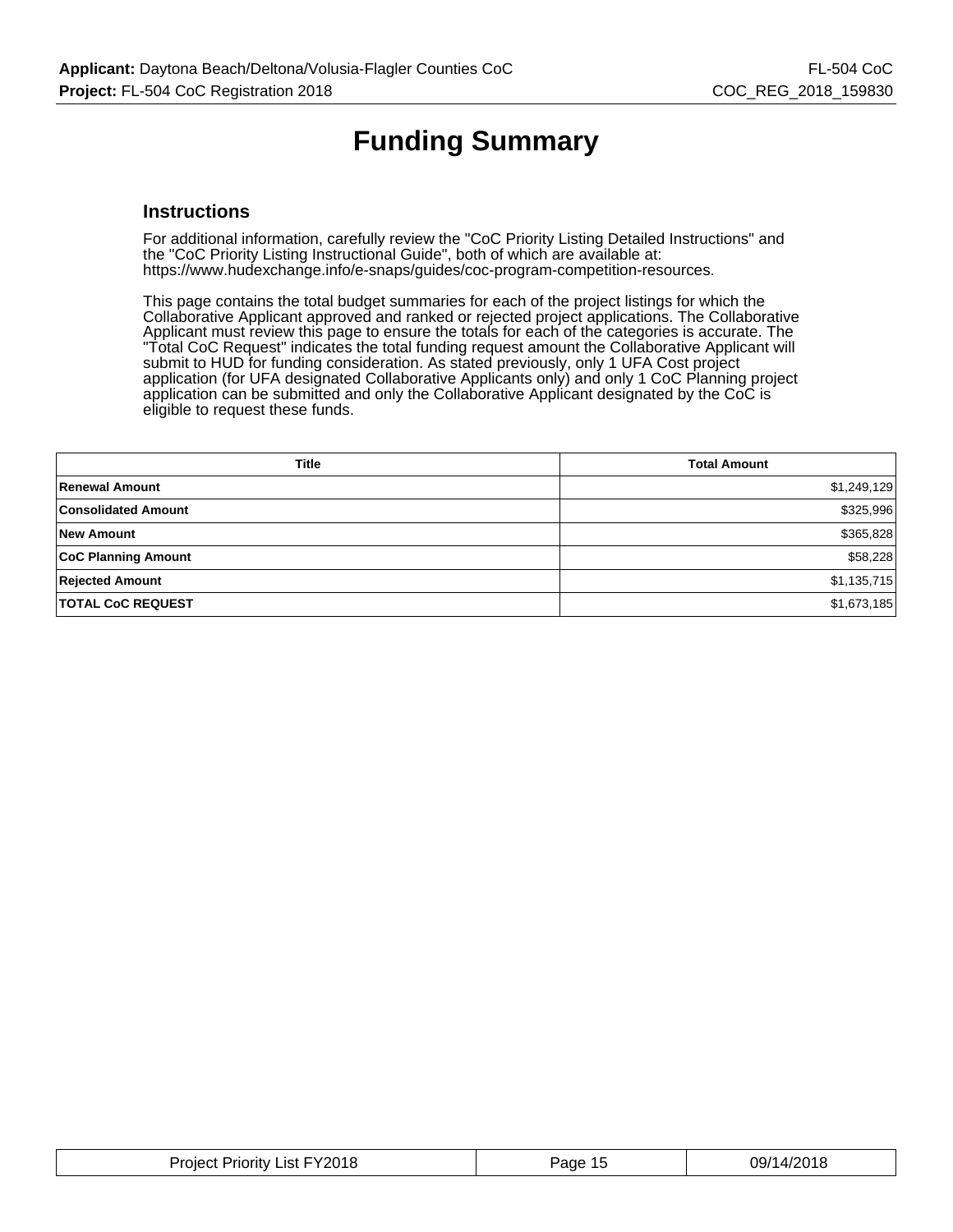### **Attachments**

| <b>Document Type</b>                                       | <b>Required?</b> | <b>Document Description</b> | <b>Date Attached</b> |
|------------------------------------------------------------|------------------|-----------------------------|----------------------|
| Certification of Consistency with<br>the Consolidated Plan | Yes              | HUD 2991 Consiste           | 09/04/2018           |
| FY 2017 Rank (from Project<br>Listing)                     | No               |                             |                      |
| Other                                                      | <b>No</b>        |                             |                      |
| Other                                                      | No               |                             |                      |

| <b>FY2018</b><br>Proiect<br>Priority.<br>_ıst I | Page<br>16 | 09/14/2018 |
|-------------------------------------------------|------------|------------|
|-------------------------------------------------|------------|------------|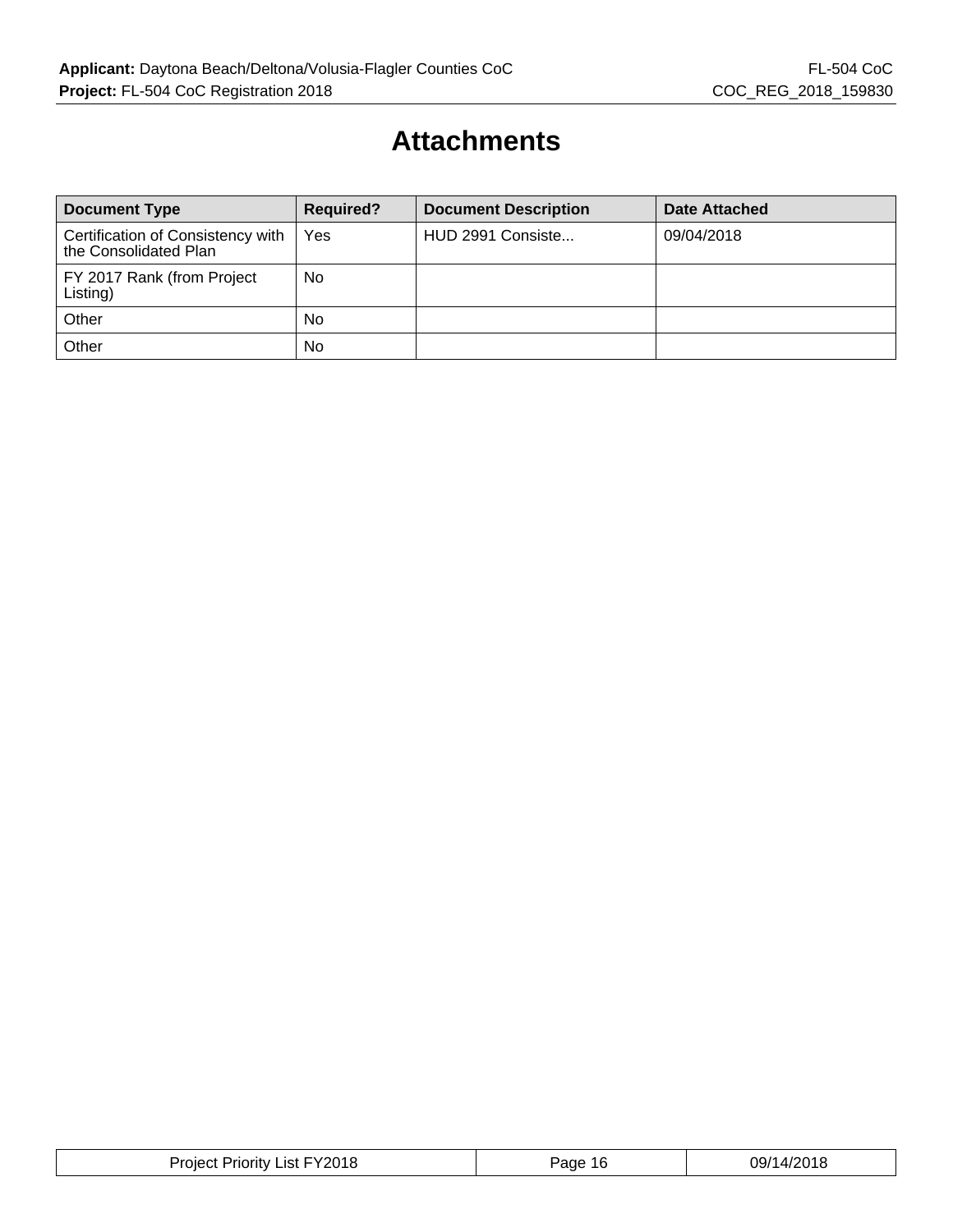## **Attachment Details**

**Document Description:** HUD 2991 Consistency with Con Plan 2018

### **Attachment Details**

**Document Description:**

## **Attachment Details**

**Document Description:**

## **Attachment Details**

**Document Description:**

| Project Priority List FY2018 | Page | 09/14/2018 |
|------------------------------|------|------------|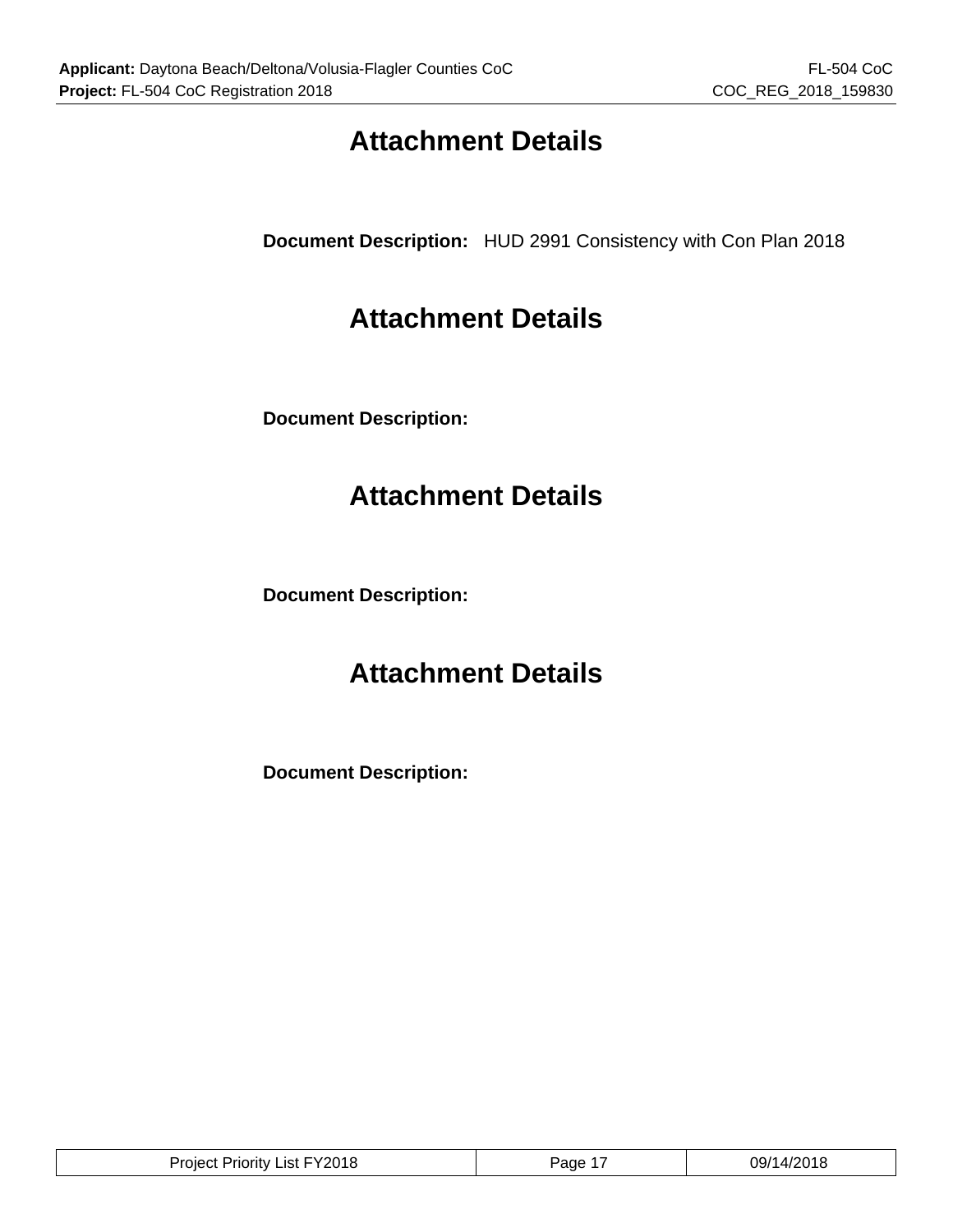### **Submission Summary**

**WARNING: The FY2017 CoC Consolidated Application requires 2 submissions. Both this Project Priority Listing AND the CoC Consolidated Application MUST be submitted.**

**WARNING: The FY2017 CoC Consolidated Application requires 2 submissions. Both this Project Priority Listing AND the CoC Consolidated Application MUST be submitted.**

| Page                                   | <b>Last Updated</b> |
|----------------------------------------|---------------------|
|                                        |                     |
| <b>Before Starting</b>                 | No Input Required   |
| <b>1A. Identification</b>              | 09/14/2018          |
| 2. Reallocation                        | 09/14/2018          |
| 3. Grant(s) Eliminated                 | No Input Required   |
| 4. Grant(s) Reduced                    | 09/14/2018          |
| 5. New Project(s)                      | 09/14/2018          |
| <b>6. Balance Summary</b>              | No Input Required   |
| <b>7A. CoC New Project Listing</b>     | 09/14/2018          |
| <b>7B. CoC Renewal Project Listing</b> | 09/14/2018          |

| Y2018<br>$.$ Jrs.<br>Priorit∖<br>.ıst.<br>Tolec | aae<br>10 | 1001<br>∩Q/1<br>ي ا<br>ບວກ |
|-------------------------------------------------|-----------|----------------------------|
|-------------------------------------------------|-----------|----------------------------|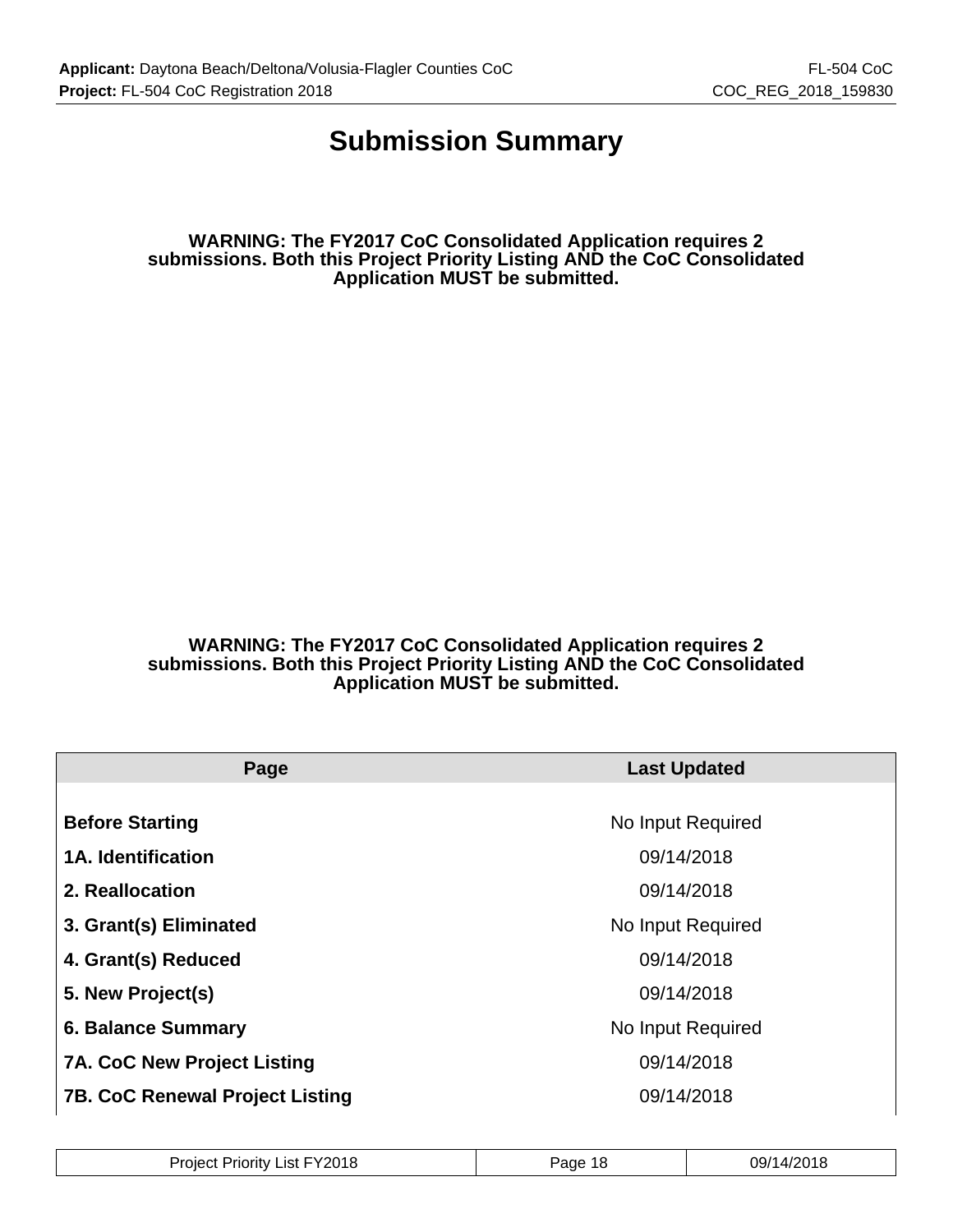| 7D. CoC Planning Project Listing |
|----------------------------------|
| <b>Funding Summary</b>           |
| <b>Attachments</b>               |
| <b>Submission Summary</b>        |
|                                  |

**7D. CoC Planning Project Listing** 09/14/2018 **No Input Required Attachments** 09/14/2018 **No Input Required** 

| List FY2018<br>Proiect<br>Priority | ane<br>19. | 09/14/2018 |
|------------------------------------|------------|------------|
|------------------------------------|------------|------------|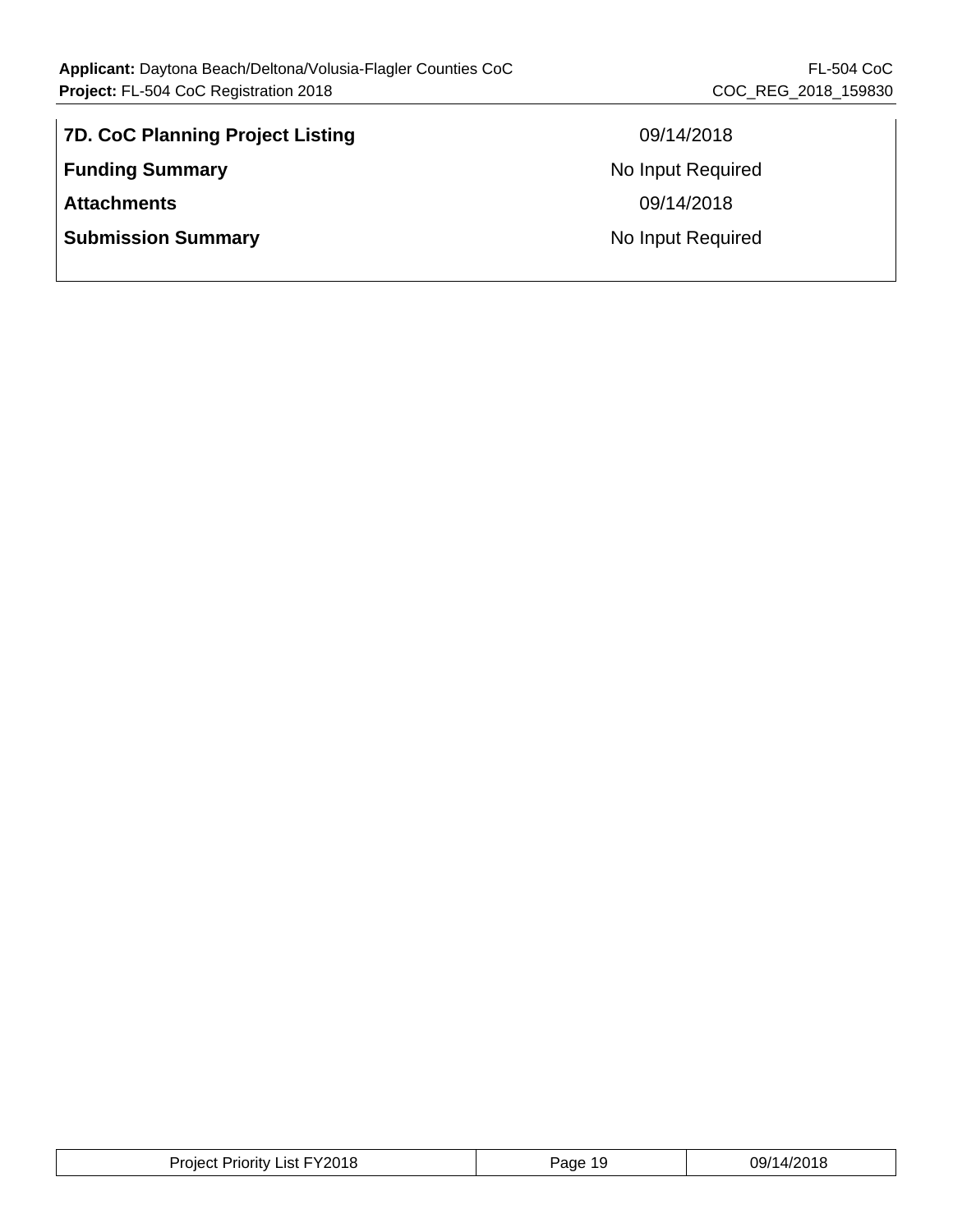### **Certification of Consistency** with the Consolidated Plan

**U.S. Department of Housing** and Urban Development

I certify that the proposed activities/projects in the application are consistent with the jurisdiction's current, approved Consolidated Plan. (Type or clearly print the following information:)

| Applicant Name:                                     | Volusia Flagler County Coalition for the Homeless, Inc. |
|-----------------------------------------------------|---------------------------------------------------------|
| Project Name:                                       | FL-504 CoC Application                                  |
| Location of the Project:                            | Volusia and Flagler Counties                            |
|                                                     | Florida                                                 |
|                                                     |                                                         |
| Name of the Federal<br>Program to which the         |                                                         |
| applicant is applying:                              | <b>HUD CoC</b>                                          |
| Name of<br>Certifying Jurisdiction:                 | <b>Volusia County</b>                                   |
| Certifying Official<br>of the Jurisdiction<br>Name: | Dona Butler                                             |
|                                                     |                                                         |
| Title:                                              | Director of Community Services                          |
| Signature:                                          | Butlu                                                   |
| Date:                                               |                                                         |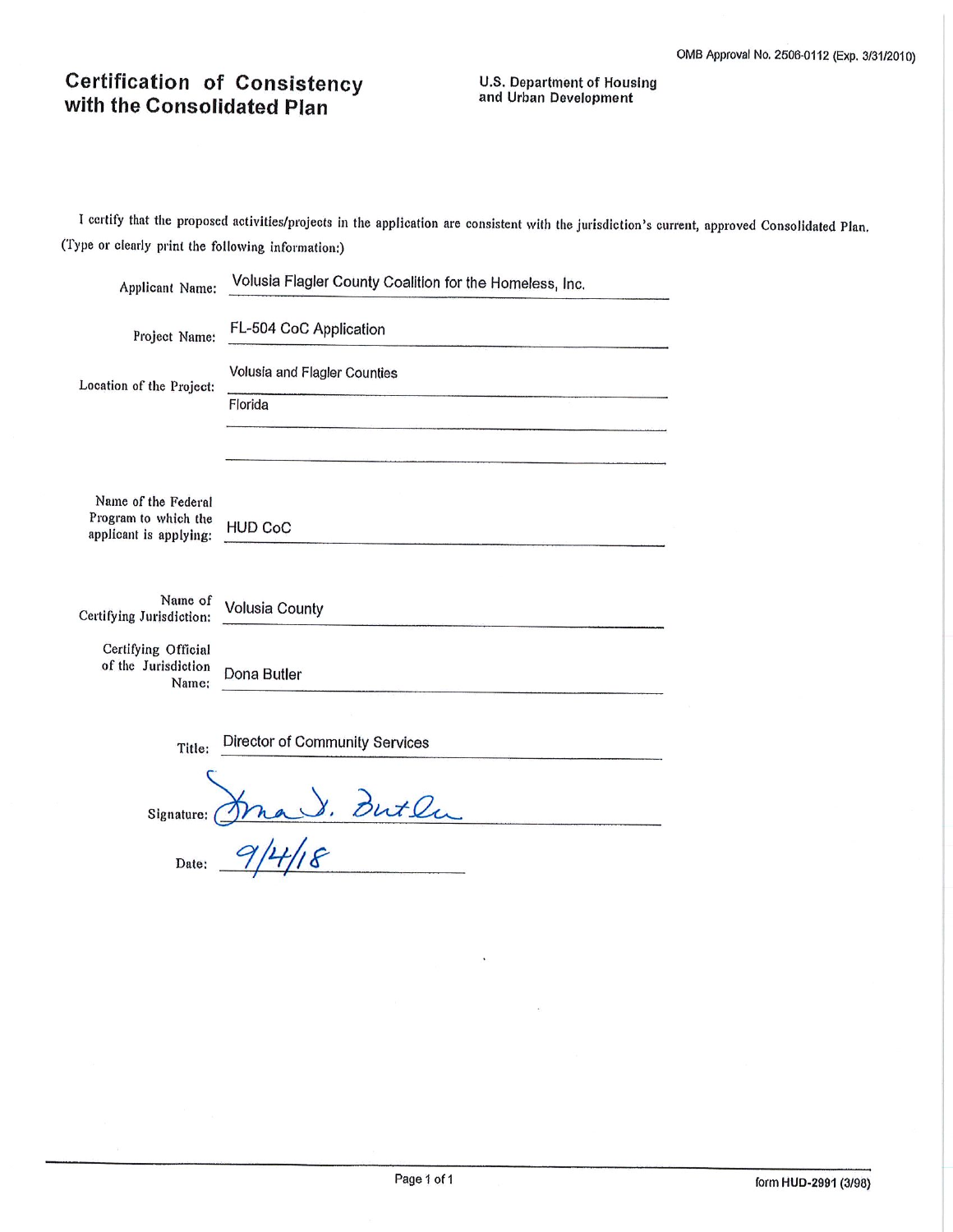# **Certification of Consistency**<br>with the Consolidated Plan

**U.S. Department of Housing<br>and Urban Development** 

I certify that the proposed activities/projects in the application are consistent with the jurisdiction's current, approved Consolidated Plan. (Type or clearly print the following information:)

| Applicant Name:                                     | Volusia Flagler County Coalition for the Homeless, Inc. |
|-----------------------------------------------------|---------------------------------------------------------|
| Project Name:                                       | FL-504 CoC Application                                  |
| Location of the Project:                            | Volusia and Flagler Counties                            |
|                                                     | Florida                                                 |
|                                                     |                                                         |
| Name of the Federal                                 |                                                         |
| Program to which the<br>applicant is applying:      | <b>HUD CoC</b>                                          |
| Name of<br>Certifying Jurisdiction:                 | State of Florida / DCF                                  |
| Certifying Official<br>of the Jurisdiction<br>Name: | <b>Erik Braun</b>                                       |
| Title:                                              | Director of the office on Homelessness                  |
| Signature:                                          |                                                         |
| Date:                                               |                                                         |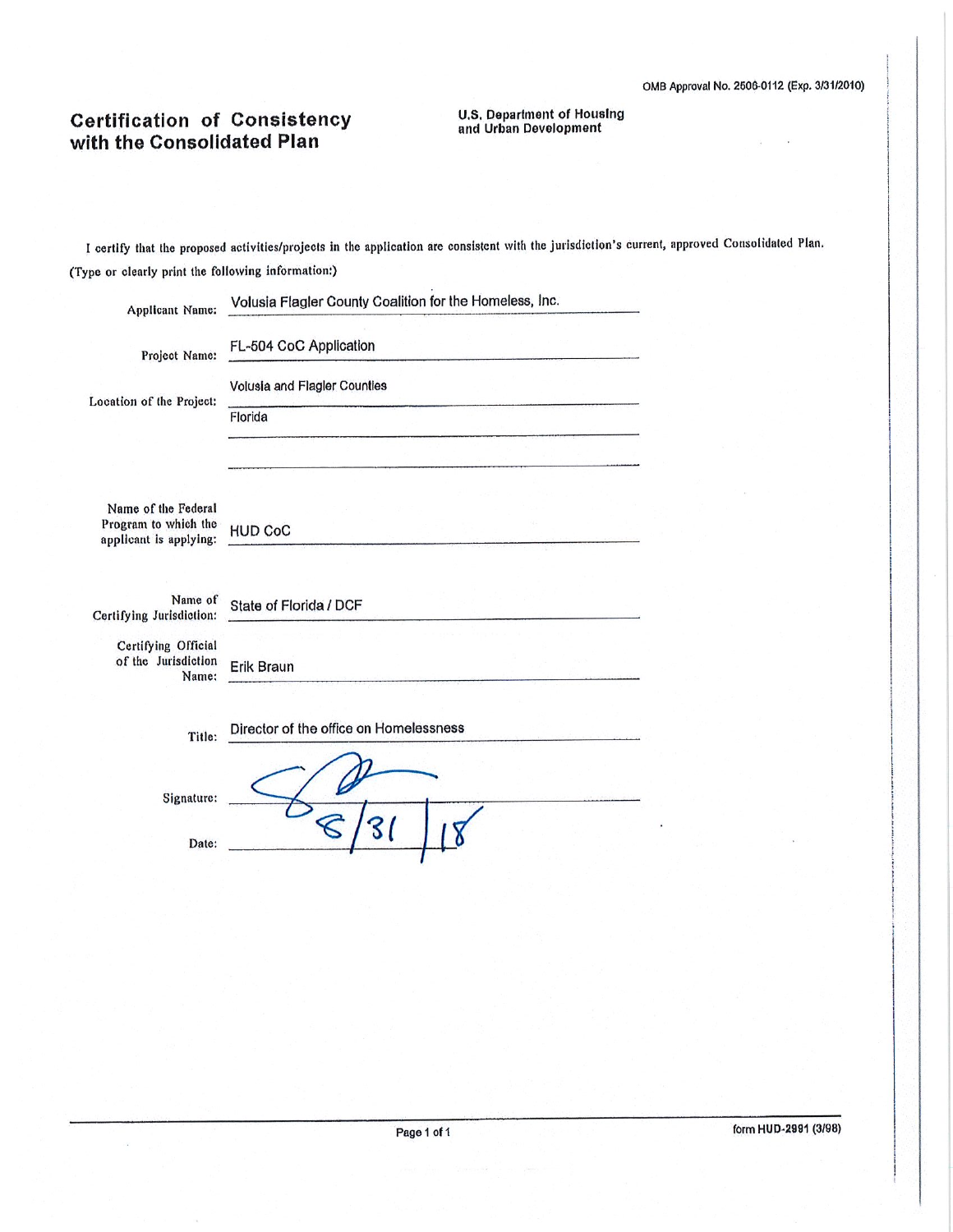#### Certificate of Consistency with the Consolidated Plan / FL-504 State of Florida / Volusia County-Flagler Counties - 2018

#### **Attachment A**

- 1. Volusia/Flagler County Coalition for the Homeless, Inc. FL 504 HMIS grant: RENEWAL FL0555L4H041702 - \$71,645 324 North Street, Daytona Beach, FL 32114
- 2. Volusia/Flagler County Coalition for the Homeless, Inc. FL 504 HMIS II grant : RENEWAL FL0617L4H041701 - \$50,489 324 North Street, Daytona Beach, FL 32114
- 3. Volusia/Flagler County Coalition for the Homeless, Inc. FL 504 New Coordinated Entry grant : RENEWAL FL0554L4H041702 - \$58,250 324 North Street, Daytona Beach, FL 32114
- 4. Volusia/Flagler County Coalition for the Homeless, Inc. FL 504 Coordinated Entry SSO Housing Locator: New through Reallocation - \$55, 218 324 North Street, Daytona Beach, FL 32114
- 5. Halifax Urban Ministries, Inc. Chronically Homeless Families : RENEWAL - FL0619L4H041600 - \$51,034 1340 Wright Street, Daytona Beach, FL 32117
- 6. Neighborhood Center of West Volusia, Inc. Permanent Housing: RENEWAL FL0516L4H041703 - \$23,106 NHC PH<sub>2</sub> Deland, Florida 32720
- 7. Volusia/Flagler County Coalition for the Homeless, Inc. My Place Apts. Permanent Housing: RENEWAL FL0064L4H041710 - 193,170 343 North St. Daytona Beach, FL 32114
- 8. Neighborhood Center of West Volusia, Inc. Our House West Permanent Housing: RENEWAL FL0063L4H041710 - \$25,571 1175 W. Minnesota Ave. Deland, FL 32720
- 9. Neighborhood Center of West Volusia, Inc. Permanent Housing: RENEWAL FL0059L4H041706 - \$50,534 **PH 08** South Daytona, Florida /Deland, Florida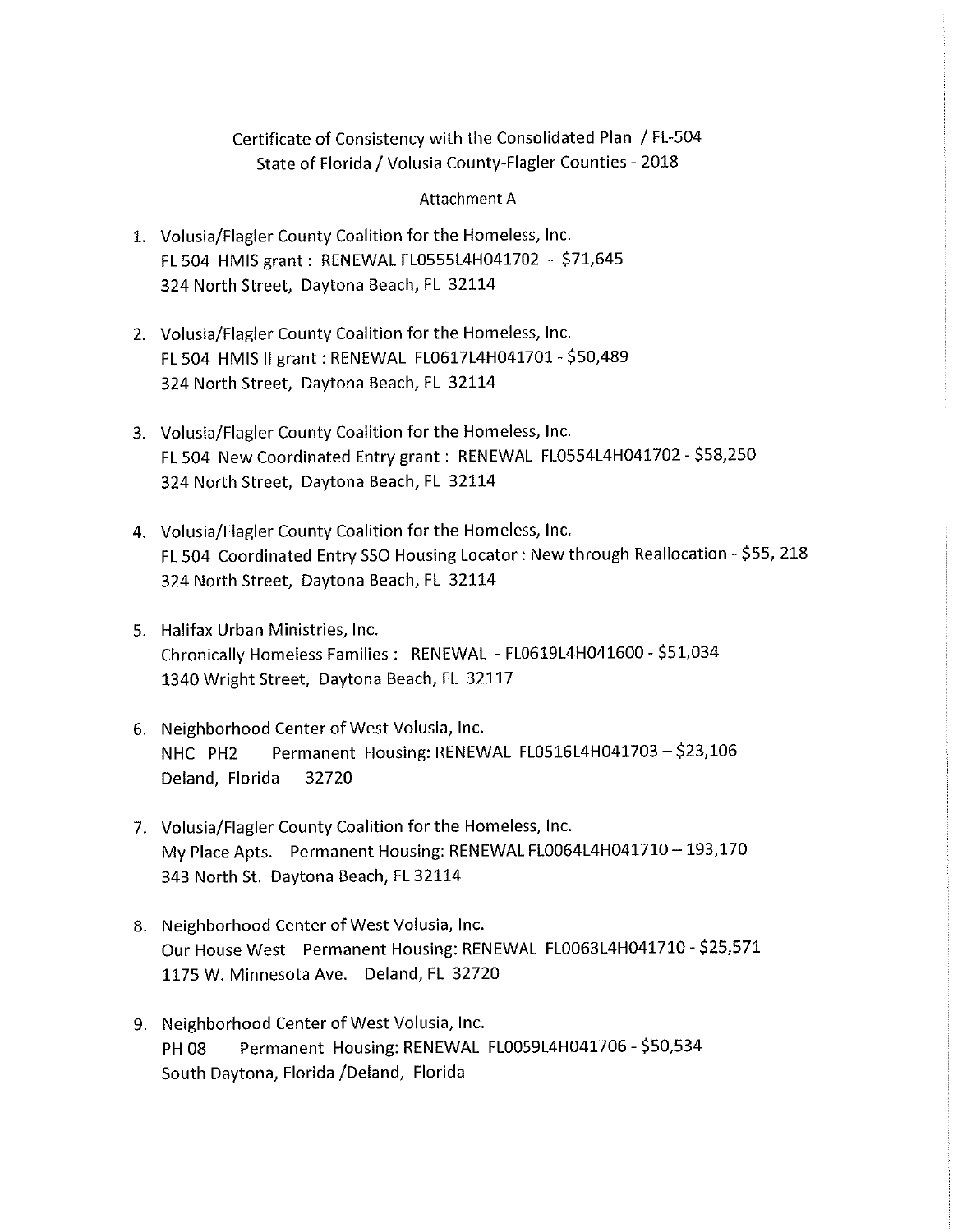- 10. Neighborhood Center of West Volusia, Inc. PH 16 WS Permanent Housing: RENEWAL FL0620L4H0411701 - \$133,749 Deland, Florida 32720
- 11. Neighborhood Center of West Volusia, Inc. NHC PH 1 Permanent Housing: RENEWAL FL0406L4H041704 - \$54,143 Deland, Florida 32720
- 12. Neighborhood Center of West Volusia, Inc. Permanent Housing: RENEWAL FL0326L4H0411706 - \$50,508 PH 09 South Daytona, Florida /Deland, Florida
- 13. Halifax Urban Ministries, Inc. PSH Chronically Homeless Ind.: RENEWAL FL0621L4H041701-\$100,418 1340 Wright Street, Daytona Beach, FL 32117
- 14. Neighborhood Center of West Volusia, Inc. PH 13 EU 2 Permanent Housing: RENEWAL FL0485L4H041602 - \$49,366 Deland, Florida 32720
- 15. Neighborhood center of West Volusia, Inc. PH 2015 Permanent Housing: RENEWAL FL0557L4H041702 - \$84,980 434 S. Woodland Blvd Deland, FL 32720
- 16. Halifax Urban Ministries, Inc. Rapid Re-Housing Individuals: RENEWAL FL0667L4H041701-\$92,163 1340 Wright Street, Daytona Beach, FL 32117
- 17. Halifax Urban Ministries, Inc. Rapid Re-Housing 2015: RENEWAL FL0517L4H041703 - \$160,003 1340 Wright Street, Daytona Beach, FL 32117
- 18. Volusia/Flagler County Coalition for the Homeless, Inc. FL 504 Coordinated Entry DV Housing Navigator Locator: New DV Bonus - \$57.285 324 North Street, Daytona Beach, FL 32114
- 19. Neighborhood Center of West Volusia, Inc. \$138,869 NHC DV RRH Bonus: New DV Bonus Deland, Florida 32720